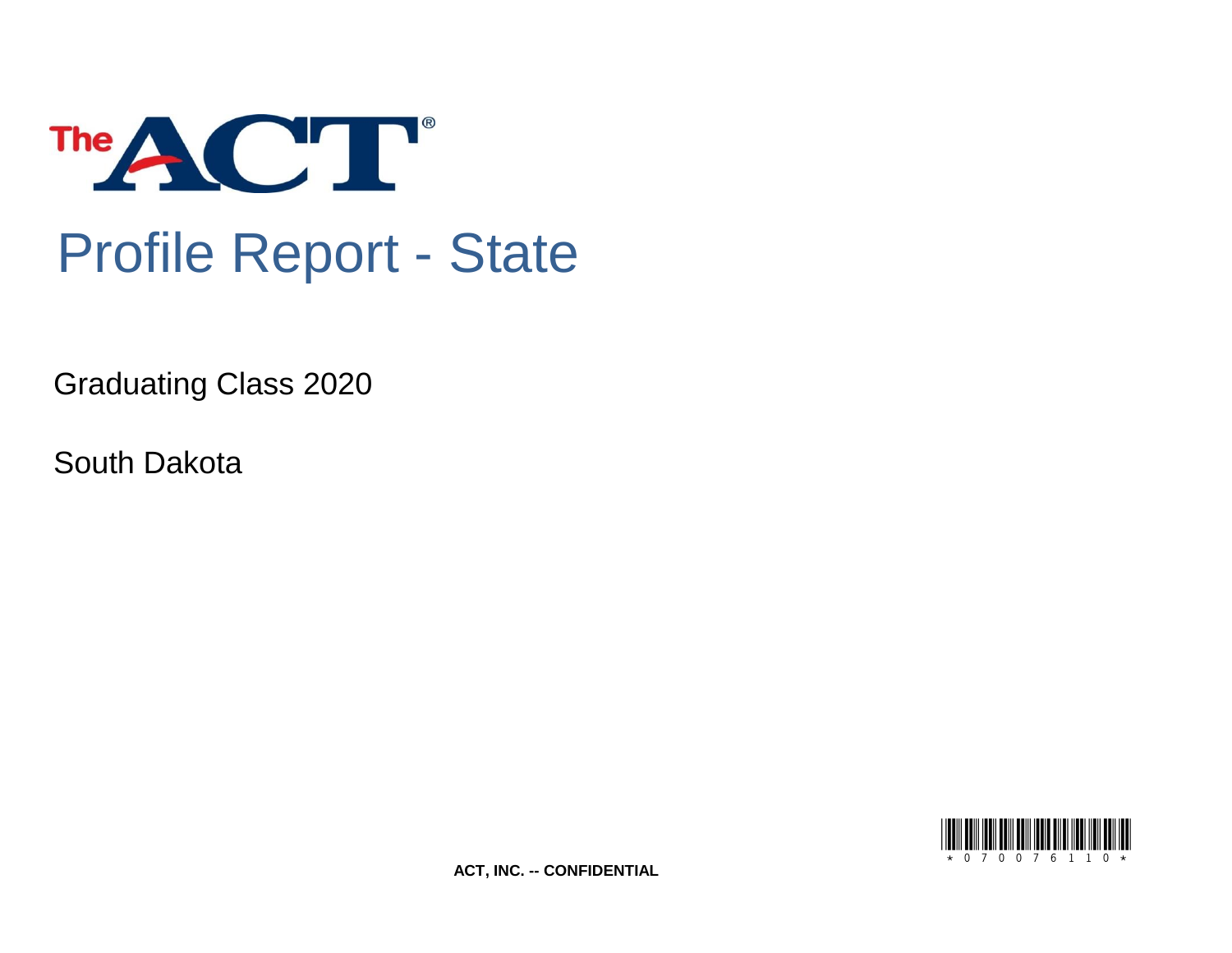### New to your 2020 Profile Report

Upon registration, students are now given the option to select gender values that include Male, Female, Another Gender, and Prefer Not to Respond. With this change, ACT Profile Reports will report outcomes for Males, Females, and those students providing Other Responses.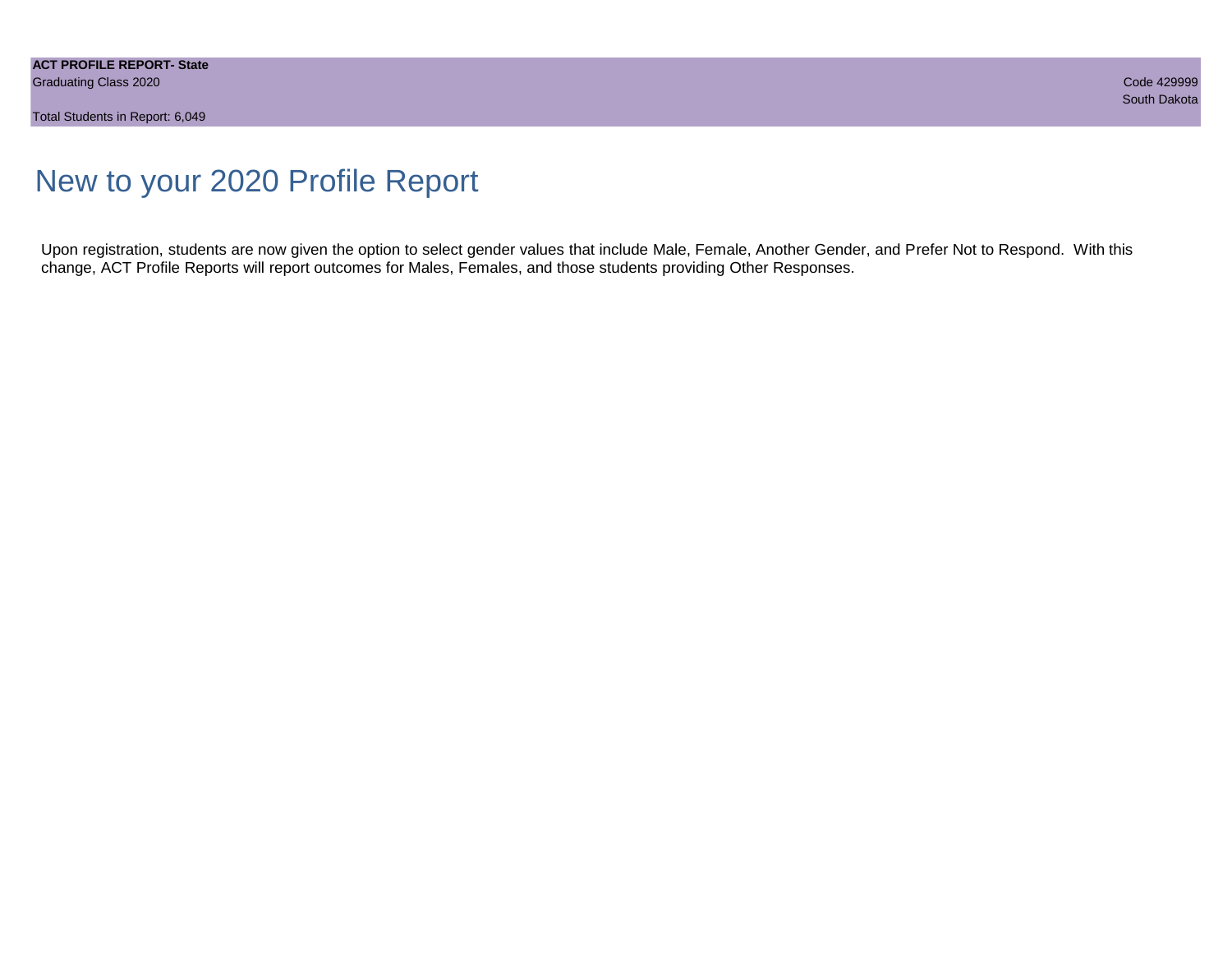### **Table of Contents**

| <b>Section I: Executive Summary</b>                             | Page 5  | Section III: College Readiness & Impact of Course Rigor                         | Page 17 |
|-----------------------------------------------------------------|---------|---------------------------------------------------------------------------------|---------|
| Average Composite Scores: 5 Years of Testing                    |         | Percent of Students Meeting 3 or 4 College Readiness                            |         |
| Percent Meeting 3 or 4 Benchmarks: 5 Years of Testing           |         | Benchmarks by Core College Curriculum Status                                    |         |
| Percent Meeting STEM Benchmark: 5 Years of Testing              |         | Percent of Students in College and Career Readiness Standards (CCRS)            |         |
| Percent Taking A Core Curriculum: 5 Years of Testing            |         | Score Ranges                                                                    |         |
| Five Year Trends--Percent of Students Who Met                   |         | Percent of Students Who Met ACT College Readiness Benchmark Scores              |         |
| <b>College Readiness Benchmarks</b>                             |         | by Gender                                                                       |         |
| Five Year Trends-Average ACT Scores                             |         | Percent of Students Who Met ACT College Readiness Benchmark Scores              |         |
| Five Year Trends-Average ACT Scores by Level of Preparation     |         | by Race/Ethnicity                                                               |         |
| Five Year Trends-Percent and Average Composite Score            |         | Likely ACT National Career Readiness Certificate (NCRC) Level                   |         |
| by Race/Ethnicity                                               |         | Based Upon ACT Composite Score                                                  |         |
| Five Year Trends-Achievement in STEM                            |         | College Readiness Benchmark Percent and Average ACT Scores                      |         |
| Proficiency Toward Understanding Complex Text                   |         | by Overall High School Curriculum                                               |         |
|                                                                 |         | College Readiness Benchmark Percent and Average ACT Scores                      |         |
| <b>Section II: Academic Achievement</b>                         | Page 11 | by Content-Specific Curriculum                                                  |         |
| Average ACT Composite Scores by Race and Core Curriculum Status |         | College Readiness Benchmark Percent and Average ACT Scores                      |         |
| ACT Score Distributions, Cumulative Percents, and Averages      |         | by Common Course Patterns                                                       |         |
| <b>Subject Area Reporting Categories</b>                        |         | College Readiness Benchmark Percent and Average ACT Scores                      |         |
| Average ACT Composite Scores for Race/Ethnicity                 |         | for Gender by Common Course Patterns                                            |         |
| by Level of Preparation                                         |         |                                                                                 |         |
| Average ACT Scores by Race/Ethnicity                            |         | Section IV: Career and Educational Aspirations                                  | Page 25 |
| Average ACT Composite Scores for Gender by Level of Preparation |         | Average ACT Composite Scores                                                    |         |
| Average ACT Scores by Gender                                    |         | by Race and Student Postsecondary Aspirations                                   |         |
| <b>ACT Score Quartile Values</b>                                |         | Distribution of Planned Educational Majors for All Students<br>by College Plans |         |
|                                                                 |         | Average ACT Composite Scores for Racial/Ethnic Groups                           |         |
|                                                                 |         | by Post-Secondary Educational Aspirations                                       |         |
|                                                                 |         | Students' Score Report Preferences at Time of Testing                           |         |
|                                                                 |         | <b>Section V: Optional Writing Test Results</b>                                 | Page 31 |
|                                                                 |         | Average ACT Writing Scores by Race/Ethnicity                                    |         |
|                                                                 |         | Average ACT English Language Arts Constituent Scores                            |         |
|                                                                 |         | by Race/Ethnicity and Gender for Students Who Took ACT Writing                  |         |
|                                                                 |         | Average ACT English Language Arts Outcomes                                      |         |

by Race/Ethnicity and Gender for Students Who Took ACT Writing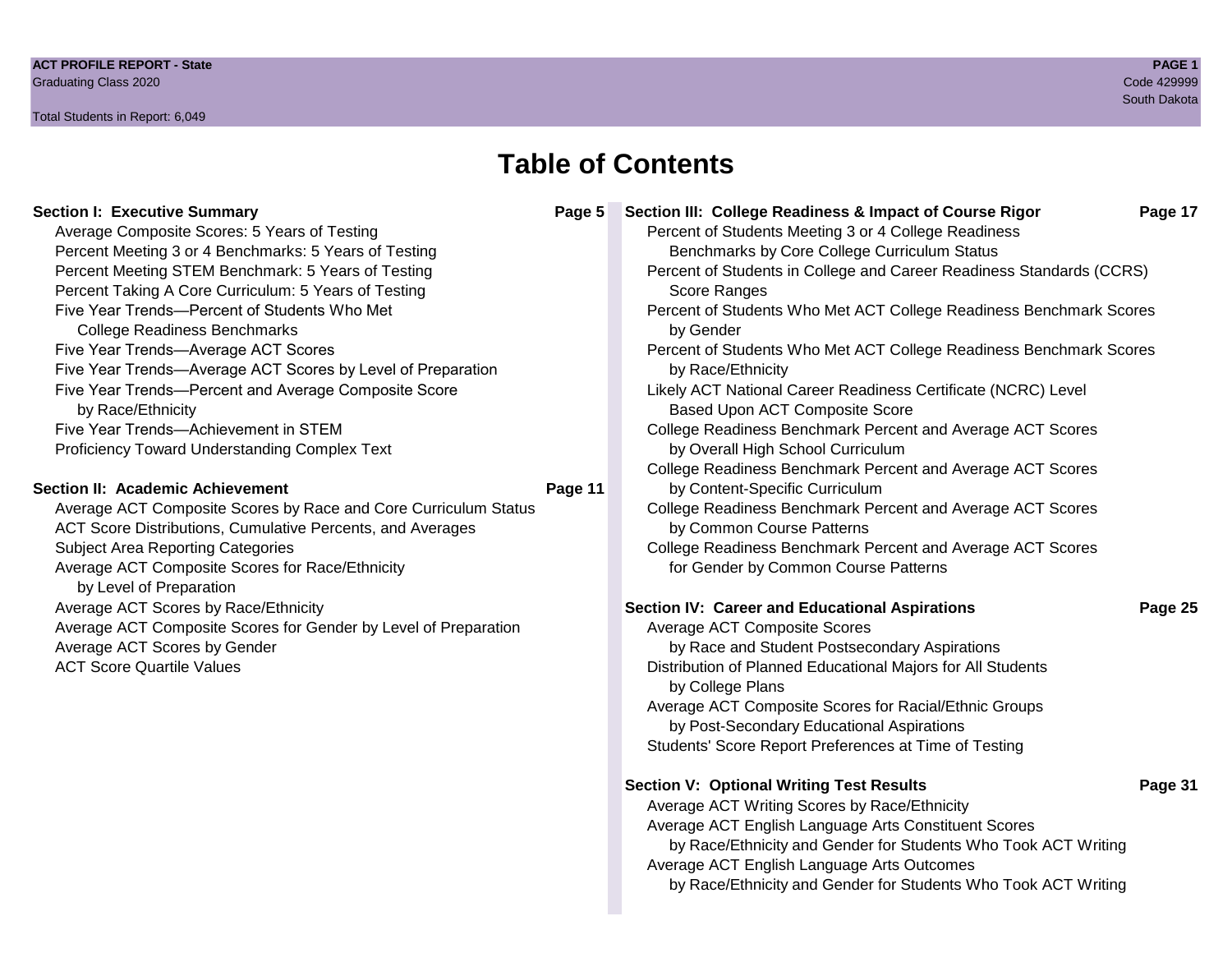We are pleased to provide this 2020 Graduating Class ACT Profile Report. This report summarizes the preparation and performance of your 2020 graduates who took the ACT as sophomores, juniors, or seniors under standard- or extendedtime conditions and achieved a college reportable composite score. The most recent set of test information is used in your report for students testing more than once.

This report focuses on:

**Performance** - student test performance in the context of college readiness

**Access** - number of your graduates exposed to college entrance testing and the percent of race/ethnicity participation

**Course Selection** - percent of students pursuing a core curriculum

**Course Rigor** - impact of rigorous coursework on achievement

**College Readiness** - percent of students meeting ACT College Readiness Benchmark Scores in each content area

**Awareness** - extent to which student aspirations match performance

**Articulation** - colleges and universities to which your students send test results

Each year, test data for a school, district, and the state represents a different cohort of students. ACT encourages educators to focus on trends (3, 5, 10 years), not year-to-year changes. Such changes can represent normal – even expected – fluctuations. On the other hand, trend lines offer more insight into what is happening in a school, district, or the state.

Furthermore, ACT encourages educators to measure student performance in the context of college readiness measures. The focus should be on the number and percentage of students who met or exceeded ACT's College Readiness Benchmark Scores, a measure that is much more meaningful and understandable than an average composite score for a group of students.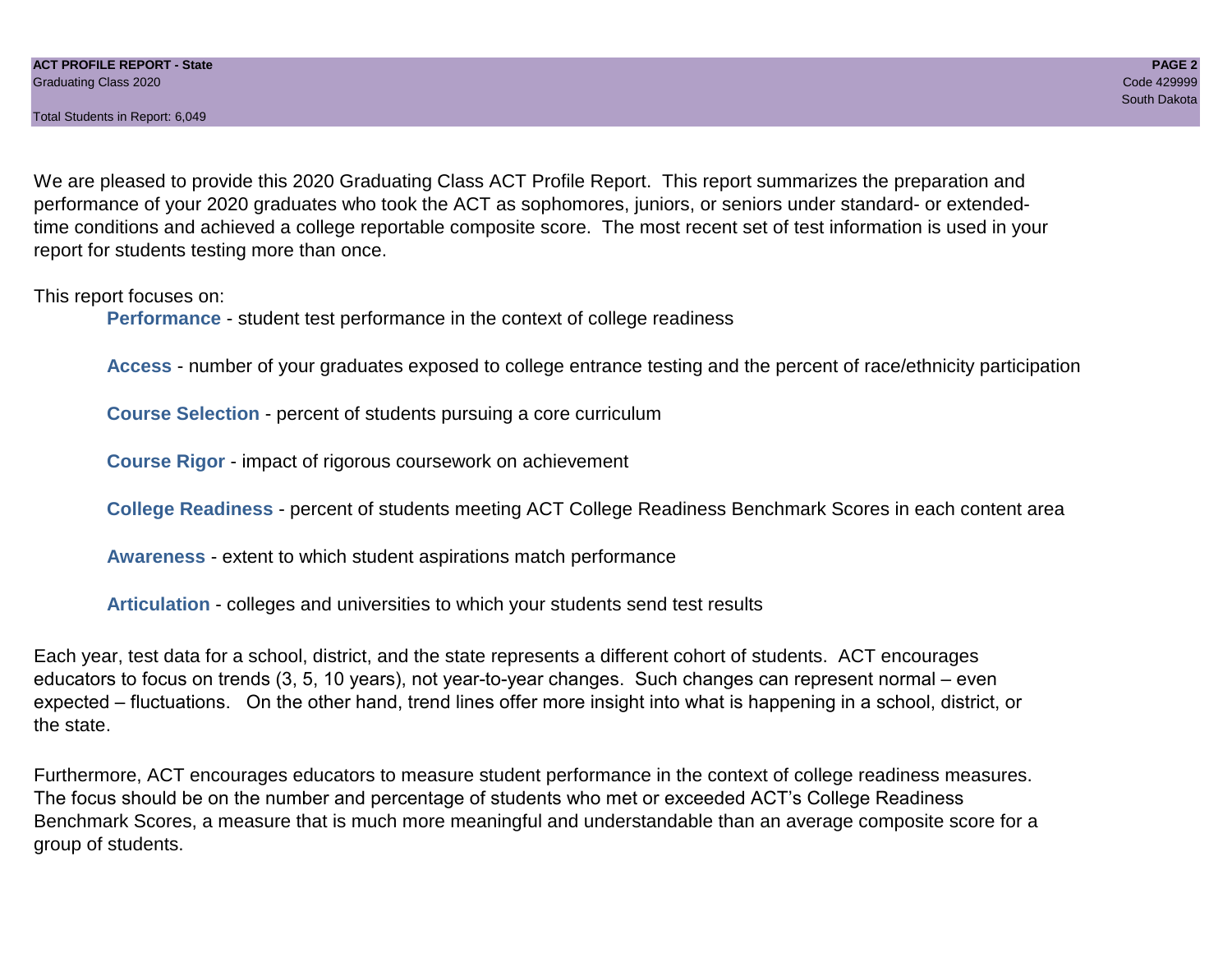#### **The ACT is a curriculum-based measure of college readiness. ACT components include:**

Tests of academic achievement in English, math, reading, science, STEM, and (optional) ELA and writing High school grade and course information Student Profile Section Career Interest Inventory

#### **The ACT:**

Every few years, ACT conducts the **ACT National Curriculum Survey** to ensure its curriculum-based assessment tools accurately measure the skills high school teachers teach and instructors of entry-level college courses expect. The ACT is the only college readiness test designed to reflect the results of such a survey.

ACT's **College and Career Readiness Standards** are sets of statements intended to help students, parents and educators understand the meaning of test scores. The standards relate test scores to the types of skills needed for success in high school and beyond. They serve as a direct link between what students have learned and what they are ready to do next. The ACT is the only college readiness test for which scores can be tied directly to standards. College and Career Readiness Standards to the Classroom interpretive guides can be found at www.act.org/content/act/en/education-and-career-planning/college-and-career-readinessstandards.html.

Only the ACT reports **College Readiness Benchmark Scores** – A benchmark score is the minimum score needed on an ACT subject-area test to indicate a 50% chance of obtaining a B or higher or about a 75% chance of obtaining a C or higher in the corresponding credit-bearing college courses, which include English Composition, Algebra, Social Science, Biology, STEM and ELA. These scores were empirically derived based on the actual performance of students in college.

| <b>College Course/Course Area</b> | <b>ACT Score</b> | <b>Benchmark Score</b> |
|-----------------------------------|------------------|------------------------|
| <b>English Composition</b>        | English          | 18                     |
| Algebra                           | Mathematics      | 22                     |
| <b>Social Sciences</b>            | Reading          | 22                     |
| <b>Biology</b>                    | Science          | 23                     |
| <b>STEM</b>                       | <b>STEM</b>      | 26                     |
| FI A                              | ELA              | 20                     |

For more information, go to www.act.org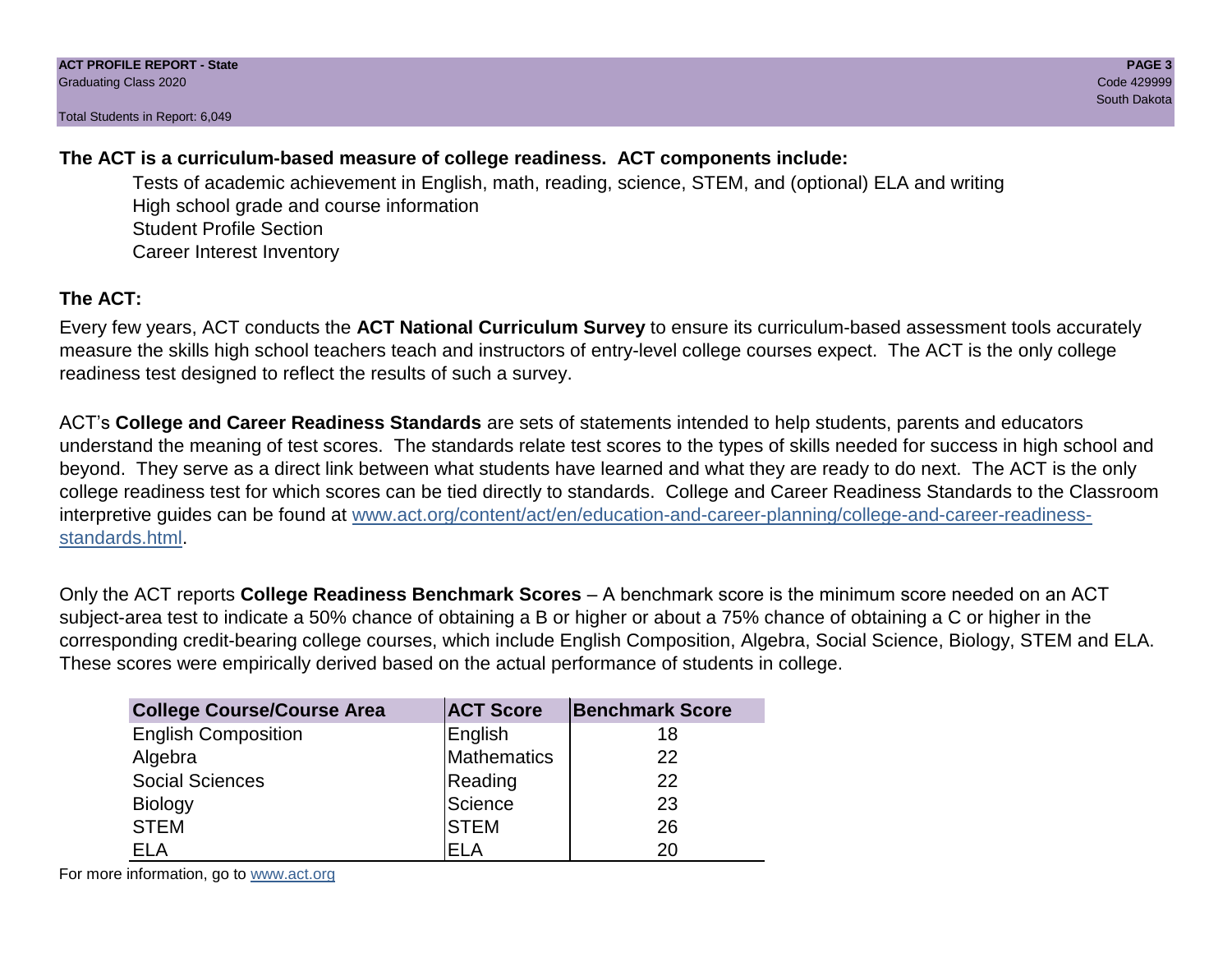#### **How to Improve Scores and Increase College Readiness**

31% of your students met all four ACT College Readiness Benchmark Scores (Table 1.1). To improve students' scores and increase the percentage of students identified as college ready, ACT suggests:

PROVIDING ACCESS FOR ALL STUDENTS TO TAKE THE ACT: 6,049 of your students are included in this report (the 'cohort'). Increasing access insures that more students have the opportunity to consider college and allows the reader to use this report to evaluate how well courses and instructional programs are preparing students for college and work.

MAKING CORE CURRICULUM A PRIORITY: Emphasize the need for all students to develop college and work ready skills, regardless of postsecondary aspirations. 85% of the students in the cohort reported taking courses that would be considered 'Core or More' (Table 1.4).

MAKING SURE STUDENTS ARE TAKING THE RIGHT KINDS OF COURSES: Table 3.8 reports 3% of the cohort took less than three years of math courses. Of these students, 11% were college ready. 15% of the cohort reported taking a course sequence of Algebra I, Algebra II, and Geometry. 17% of these students were college ready. In comparison, 57% of the students who took 3 or more years of math beyond Algebra I, Algebra II, and Geometry were college ready. Getting more students ready for Algebra prior to 9th grade will increase the chances that students will be prepared for and take advanced-level math courses.

Similarly, Table 3.8 reports 5% of the cohort took less than three years of natural science courses. 28% of these students were college ready. In comparison, 46% of students who took at least three years of science coursework were college ready.

EVALUATING RIGOR OF COURSES: Table 3.1 reports the percentage of students falling in each of the ACT College and Career Readiness Standards score ranges. For example, approximately 41% of the cohort fall into the lowest three Mathematics score ranges. To increase these students' achievement, identify the standards they should focus on next by accessing ACT's College and Career Readiness Standards at at www.act.org/content/act/en/education-and-career-planning/college-and-career-readiness-standards.html.

PLAN GUIDANCE ACTIVITIES BASED ON STUDENTS' CAREER AND COLLEGE ASPIRATIONS: Data in Tables 4.1 and 4.2 enable the reader to determine if aspirations are consistent with academic performance and whether, among students with similar aspirations, academic performance is consistent across racial/ethnic groups.

For more information on interpreting data in this report, or to learn how ACT can help your students improve their readiness for college and the workplace, contact ACT Customer Service at 319-337-1365 or customerservices@act.org.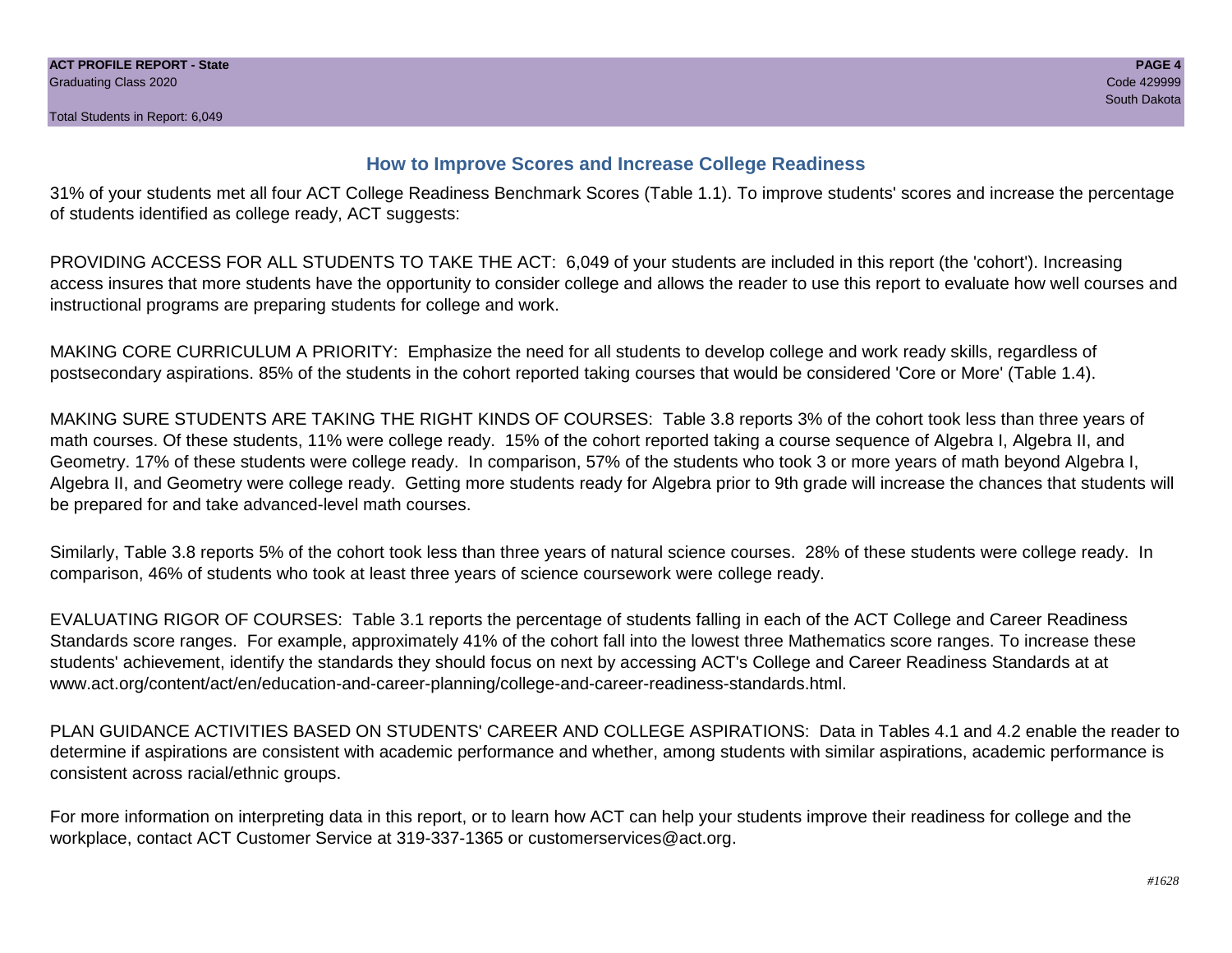# Section I Executive Summary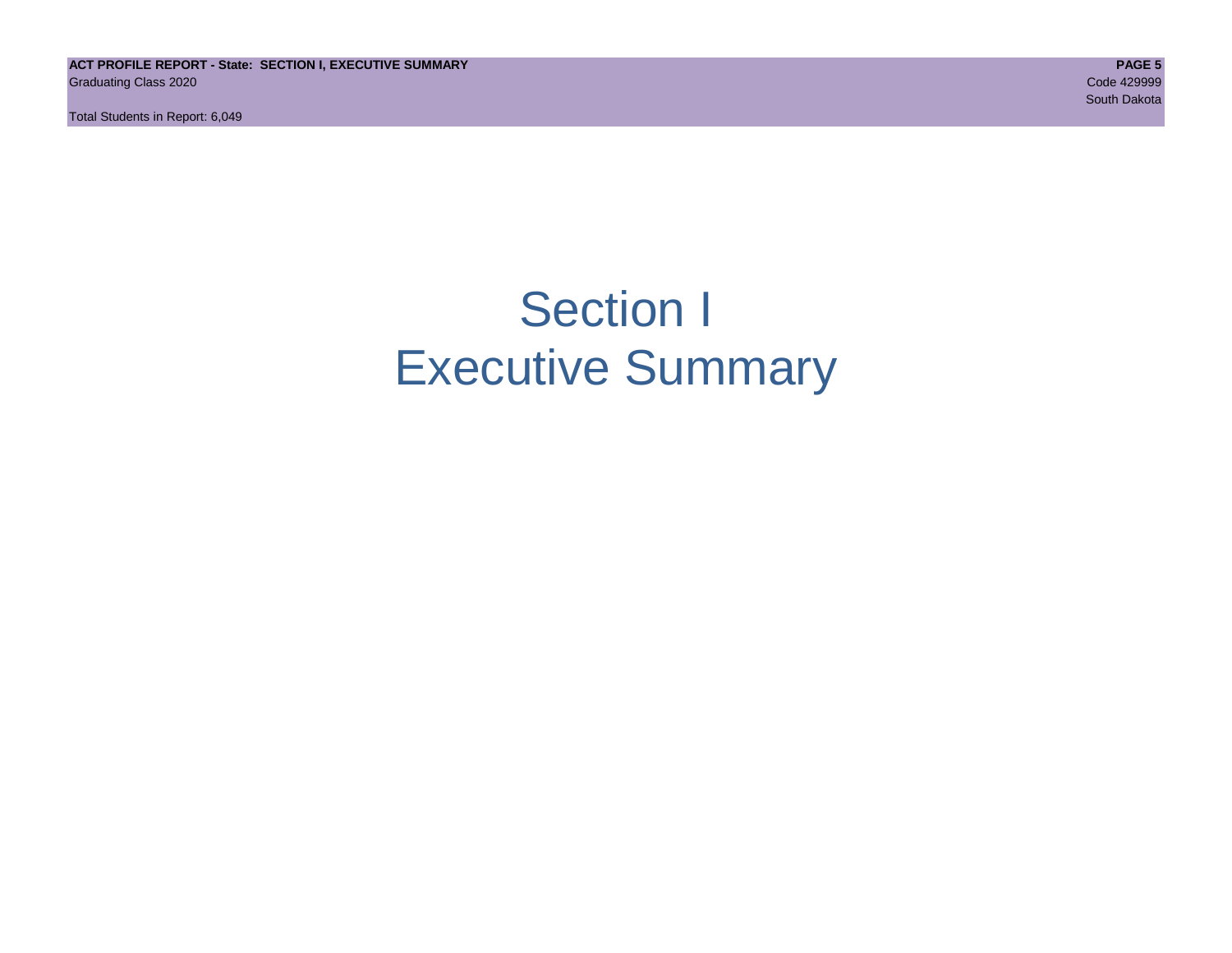#### **ACT PROFILE REPORT - State: SECTION I, EXECUTIVE SUMMARY PAGE 6** Graduating Class 2020 Code 429999

#### Total Students in Report: 6,049



#### **Figure 1.1. Average Composite Scores: 5 Years of Testing\* Figure 1.2. Percent Meeting 3 or 4 Benchmarks: 5 Years of Testing\***



#### **Figure 1.3. Percent Meeting STEM Benchmark: 5 Years of Testing\* Figure 1.4. Percent Taking A Core Curriculum: 5 Years of Testing\***



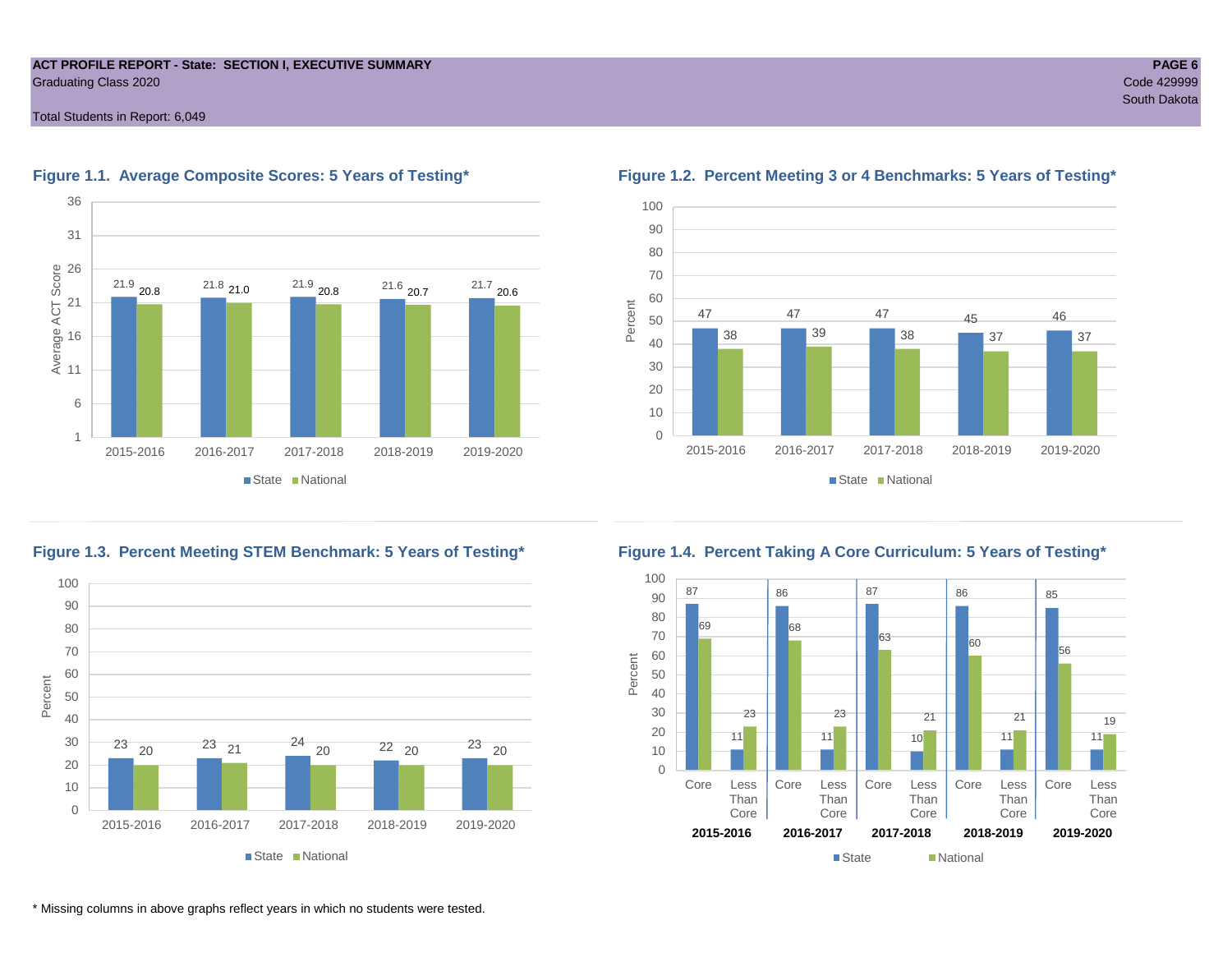#### **ACT PROFILE REPORT - State: SECTION I, EXECUTIVE SUMMARY PAGE 7**

Code 429999 Code 429999 Code 429999 Code 429999 Code 429999 Code 429999 Code 429999 Code 429999 Code 429999 Code 429999 Code 429999 Code 429999 Code 429999 Code 429999 Code 429999 Code 429999 Code 429999 Code 429999 Code 4

Total Students in Report: 6,049

#### **Table 1.1. Five Year Trends—Percent of Students Who Met College Readiness Benchmarks**

|      |              | <b>Number of Students</b> |              | <b>Percent Who Met Benchmarks</b> |       |                    |              |          |              |                |                     |          |  |  |
|------|--------------|---------------------------|--------------|-----------------------------------|-------|--------------------|--------------|----------|--------------|----------------|---------------------|----------|--|--|
|      |              | Tested                    |              | <b>English</b>                    |       | <b>Mathematics</b> |              | Reading  |              | <b>Science</b> | <b>Met All Four</b> |          |  |  |
| Year | <b>State</b> | National                  | <b>State</b> | National                          | State | <b>National</b>    | <b>State</b> | National | <b>State</b> | National       | <b>State</b>        | National |  |  |
| 2016 | 6,552        | 2,090,342                 | 70           | 61                                | 51    | 41                 | 53           | 44       | 46           | 36             | 33                  | 26       |  |  |
| 2017 | 6,698        | 2,030,038                 | 68           | 61                                | 49    | 41                 | 54           | 47       | 46           | 37             | 33                  | 27       |  |  |
| 2018 | 6,730        | 1,914,817                 | 68           | 60                                | 49    | 40                 | 54           | 46       | 46           | 36             | 32                  | 27       |  |  |
| 2019 | 6,374        | 1,782,820                 | 66           | 59                                | 47    | 39                 | 52           | 45       | 45           | 36             | 30                  | 26       |  |  |
| 2020 | 6,049        | 1,670,497                 | 67           | 58                                | 48    | 37                 | 53           | 45       | 44           | 36             | 31                  | 26       |  |  |

#### **Table 1.2. Five Year Trends—Average ACT Scores**

|      |              | <b>Number of Students</b> |              |                | <b>Average ACT Scores</b> |                    |       |                 |              |                |                  |          |  |  |  |
|------|--------------|---------------------------|--------------|----------------|---------------------------|--------------------|-------|-----------------|--------------|----------------|------------------|----------|--|--|--|
|      |              | Tested                    |              | <b>English</b> |                           | <b>Mathematics</b> |       | <b>Reading</b>  |              | <b>Science</b> | <b>Composite</b> |          |  |  |  |
| Year | <b>State</b> | <b>National</b>           | <b>State</b> | National       | <b>State</b>              | National           | State | <b>National</b> | <b>State</b> | National       | <b>State</b>     | National |  |  |  |
| 2016 | 6,552        | 2,090,342                 | 20.9         | 20.1           | 21.7                      | 20.6               | 22.4  | 21.3            | 22.2         | 20.8           | 21.9             | 20.8     |  |  |  |
| 2017 | 6,698        | 2,030,038                 | 20.7         | 20.3           | 21.5                      | 20.7               | 22.3  | 21.4            | 22.0         | 21.0           | 21.8             | 21.0     |  |  |  |
| 2018 | 6,730        | 1,914,817                 | 20.8         | 20.2           | 21.6                      | 20.5               | 22.4  | 21.3            | 22.2         | 20.7           | 21.9             | 20.8     |  |  |  |
| 2019 | 6,374        | ,782,820                  | 20.7         | 20.1           | 21.3                      | 20.4               | 22.2  | 21.2            | 21.9         | 20.6           | 21.6             | 20.7     |  |  |  |
| 2020 | 6,049        | 1,670,497                 | 20.7         | 19.9           | 21.5                      | 20.2               | 22.4  | 21.2            | 21.9         | 20.6           | 21.7             | 20.6     |  |  |  |

#### **Table 1.3. Five Year Trends—Average ACT Scores Nationwide**

|      | <b>Number of Students</b> |                |                    | <b>Average ACT Scores</b> |                |                  |
|------|---------------------------|----------------|--------------------|---------------------------|----------------|------------------|
| Year | Tested                    | <b>English</b> | <b>Mathematics</b> | <b>Reading</b>            | <b>Science</b> | <b>Composite</b> |
| 2016 | 2,090,342                 | 20.1           | 20.6               | 21.3                      | 20.8           | 20.8             |
| 2017 | 2,030,038                 | 20.3           | 20.7               | 21.4                      | 21.0           | 21.0             |
| 2018 | 1,914,817                 | 20.2           | 20.5               | 21.3                      | 20.7           | 20.8             |
| 2019 | 1,782,820                 | 20.1           | 20.4               | 21.2                      | 20.6           | 20.7             |
| 2020 | 1,670,497                 | 19.9           | 20.2               | 21.2                      | 20.6           | 20.6             |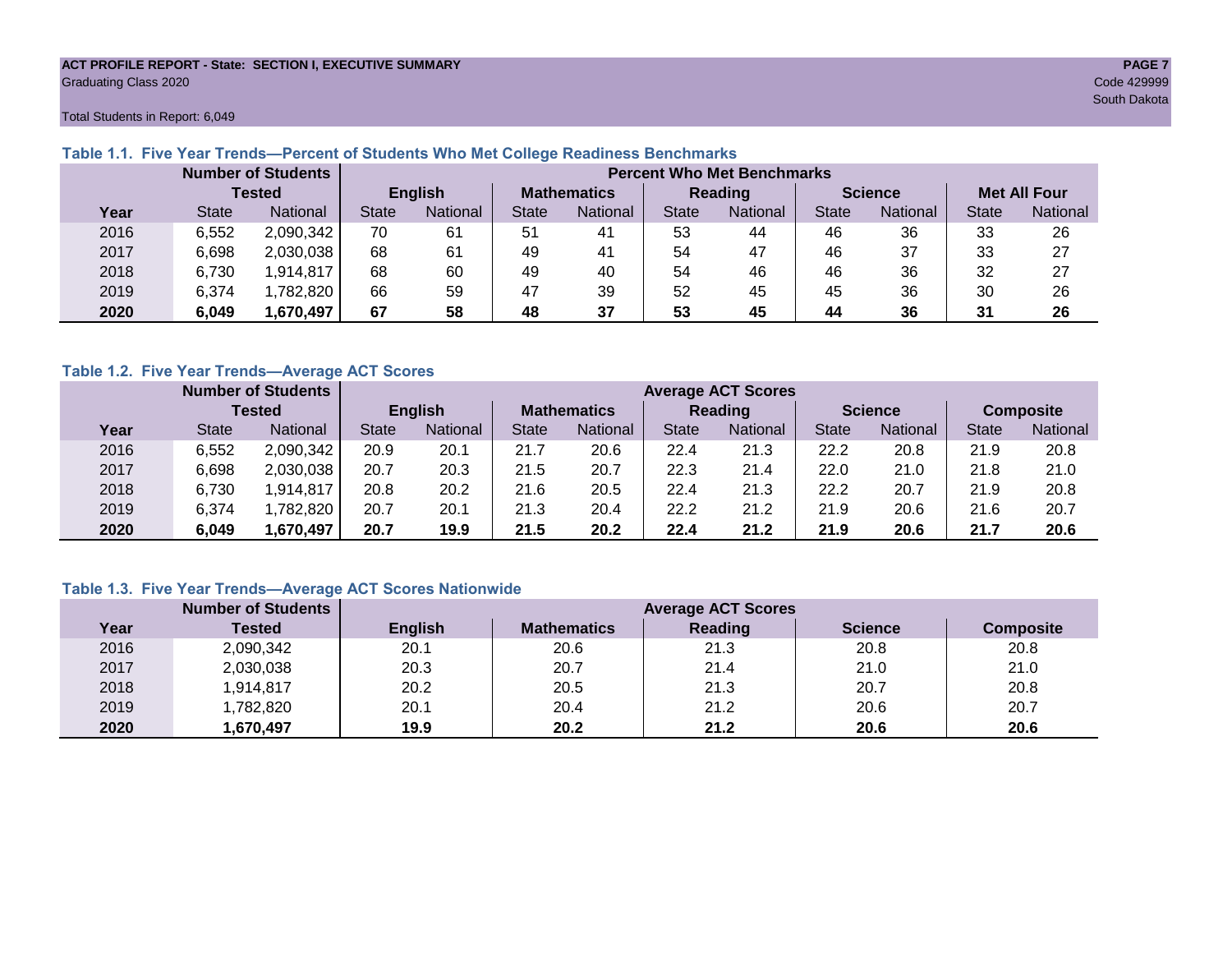#### **ACT PROFILE REPORT - State: SECTION I, EXECUTIVE SUMMARY PAGE 8** Graduating Class 2020 Code 429999

#### Total Students in Report: 6,049

|      |         |                        |      |                      |         |                |         |                    |         | <b>Average ACT Scores</b> |             |                |         |                  |
|------|---------|------------------------|------|----------------------|---------|----------------|---------|--------------------|---------|---------------------------|-------------|----------------|---------|------------------|
|      |         | Number of              |      |                      |         |                |         |                    |         |                           |             |                |         |                  |
|      |         | <b>Students Tested</b> |      | Percent <sup>2</sup> |         | <b>English</b> |         | <b>Mathematics</b> |         | <b>Reading</b>            |             | <b>Science</b> |         | <b>Composite</b> |
|      |         |                        | Core | Less                 |         |                |         |                    |         |                           |             |                |         |                  |
|      | Core or | Less than              | or   | than                 | Core or | Less than      | Core or | Less than          | Core or | Less than                 | Core or     | Less than      | Core or | Less than        |
| Year | More    | Core                   | More | Core                 | More    | Core           | More    | Core               | More    | Core                      | <b>More</b> | Core           | More    | Core             |
| 2016 | 5,714   | 729                    | 87   | 11                   | 21.4    | 18.0           | 22.1    | 19.0               | 22.8    | 19.9                      | 22.5        | 19.8           | 22.3    | 19.3             |
| 2017 | 5,769   | 757                    | 86   | 11                   | 21.3    | 17.8           | 22.0    | 19.1               | 22.8    | 19.7                      | 22.5        | 19.7           | 22.3    | 19.2             |
| 2018 | 5,868   | 662                    | 87   | 10                   | 21.3    | 18.0           | 22.0    | 19.1               | 22.8    | 20.0                      | 22.6        | 19.9           | 22.3    | 19.4             |
| 2019 | 5,469   | 703                    | 86   | 11                   | 21.2    | 18.2           | 21.7    | 19.1               | 22.7    | 20.2                      | 22.3        | 19.8           | 22.1    | 19.5             |
| 2020 | 5,155   | 683                    | 85   | 11                   | 21.3    | 18.5           | 21.9    | 19.4               | 22.8    | 20.5                      | 22.3        | 20.1           | 22.2    | 19.8             |

#### **Table 1.4. Five Year Trends—Average ACT Scores by Level of Preparation**

<sup>1</sup>"Core or More" results correspond to students taking four or more years of English AND three or more years each of math, social studies, and natural science.

 $2$ Percent of all students tested. Numbers will not add up to 100% due to student non-response.

#### **Table 1.5. Five Year Trends—Percent and Average Composite Score by Race/Ethnicity**

|                                        |       | 2016 |      |       | 2017 |                   |       | 2018   |      |       | 2019           |      |       | 2020 |      |
|----------------------------------------|-------|------|------|-------|------|-------------------|-------|--------|------|-------|----------------|------|-------|------|------|
| <b>Race/Ethnicity</b>                  | N     | %    | Avg  | N     | %    | Avg               | N     | %      | Avg  | N     | %              | Avg  | N     | $\%$ | Avg  |
| <b>All Students</b>                    | 6.552 | 100  | 21.9 | 6,698 | 100  | 21.8              | 6.730 | 100    | 21.9 | 6.374 | 100            | 21.6 | 6.049 | 100  | 21.7 |
| <b>Black/African American</b>          | 96    |      | 18.4 | 120   |      | 18.0              | 116   |        | 18.0 | 125   | $\overline{2}$ | 17.7 | 103   |      | 18.2 |
| American Indian/Alaska Native          | 458   |      | 16.5 | 509   |      | 16.4 <sub>1</sub> | 439   |        | 16.2 | 535   | 8              | 16.0 | 410   |      | 15.9 |
| White                                  | 5.179 | 79   | 22.6 | 5,249 | 78   | 22.6              | 5.226 | 78     | 22.7 | 4.827 | 76             | 22.5 | 4.754 | 79   | 22.5 |
| Hispanic/Latino                        | 230   |      | 20.1 | 232   |      | 20.0              | 291   | 4      | 19.7 | 240   | 4              | 20.0 | 231   |      | 20.3 |
| Asian                                  | 109   | ົ    | 21.2 | 97    |      | 21.7              | 109   | റ      | 20.6 | 113   | ົ              | 21.8 | 104   |      | 21.9 |
| Native Hawaiian/Other Pacific Islander | 8     | 0    | 19.3 |       |      | 14.0              | 5     |        | 17.2 | 3     | 0              | 19.7 | 4     |      | 18.3 |
| Two or more races                      | 293   |      | 20.6 | 294   |      | 20.6              | 323   | .5     | 21.0 | 312   | 5              | 20.9 | 259   |      | 20.5 |
| Prefer not to respond/No response      | 179   | 3    | 22.1 | 194   |      | 21.3              | 221   | $\sim$ | 21.5 | 219   | 3              | 22.0 | 184   |      | 21.4 |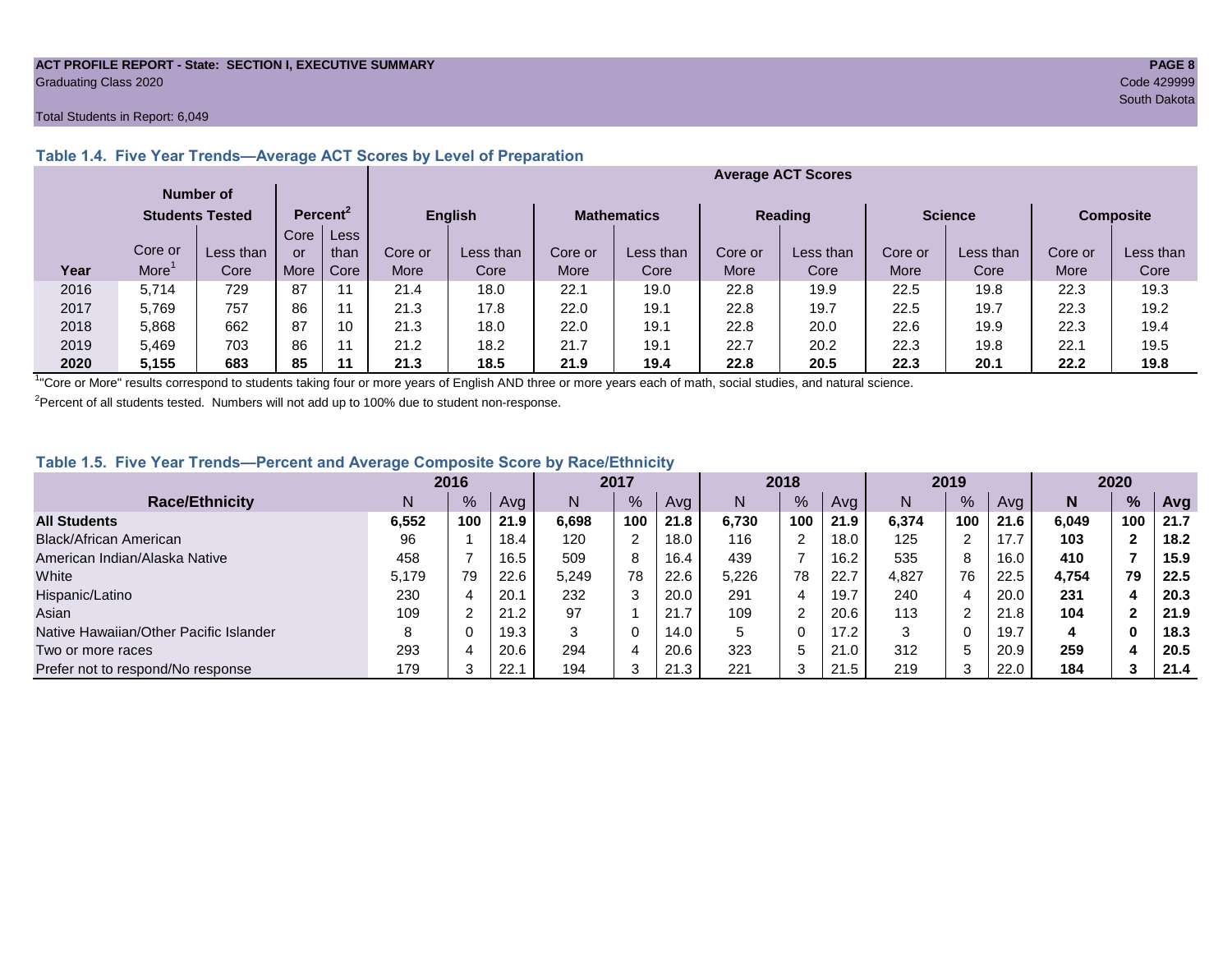#### **ACT PROFILE REPORT - State: SECTION I, EXECUTIVE SUMMARY PAGE 9** Code 429999 Craduating Class 2020 Code 429999

#### Total Students in Report: 6,049

#### **Table 1.6. Five Year Trends—Achievement in STEM<sup>1</sup>**

|      |       |                        |       | <b>All Tested Students</b> |       |                                       |              |                               | <b>Students Meeting STEM Benchmarks</b> |                           |  |
|------|-------|------------------------|-------|----------------------------|-------|---------------------------------------|--------------|-------------------------------|-----------------------------------------|---------------------------|--|
|      |       | <b>Number of</b>       |       |                            |       |                                       |              |                               |                                         |                           |  |
|      |       | <b>Students Tested</b> |       | <b>Avg. STEM Score</b>     |       | <b>Percent Meeting STEM Benchmark</b> |              | <b>Avg. Mathematics Score</b> |                                         | <b>Avg. Science Score</b> |  |
| Year | State | National               | State | National                   | State | <b>National</b>                       | <b>State</b> | <b>National</b>               | State                                   | National                  |  |
| 2016 | 6,552 | 2,090,342              | 22.2  | 20.9                       | 23    | 20                                    | 27.9         | 28.7                          | 28.3                                    | 28.6                      |  |
| 2017 | 6.698 | 2,030,038              | 22.0  | 21.1                       | 23    | 21                                    | 27.9         | 28.7                          | 28.2                                    | 28.7                      |  |
| 2018 | 6.730 | 1,914,817              | 22.1  | 20.9                       | 24    | 20                                    | 27.9         | 28.8                          | 28.4                                    | 28.8                      |  |
| 2019 | 6.374 | 1.782.820              | 21.8  | 20.7                       | 22    | 20                                    | 28.1         | 28.9                          | 28.5                                    | 29.0                      |  |
| 2020 | 6.049 | 1.670.497              | 21.9  | 20.6                       | 23    | 20                                    | 28.1         | 28.9                          | 28.4                                    | 29.1                      |  |

<sup>1</sup>The STEM score describes students' overall proficiency in mathematics and science.

#### **Table 1.7. Proficiency In Understanding Complex Texts<sup>1</sup>**

|      |              |                 |       |                         |              |              |              |          |              | <b>Text Complexity Proficiency Level</b> |              |              |              |          |              |                         |              |              |
|------|--------------|-----------------|-------|-------------------------|--------------|--------------|--------------|----------|--------------|------------------------------------------|--------------|--------------|--------------|----------|--------------|-------------------------|--------------|--------------|
|      |              |                 |       | <b>Below Proficient</b> |              |              |              |          |              | <b>Proficient</b>                        |              |              |              |          |              | <b>Above Proficient</b> |              |              |
|      |              | N               |       | Percent                 |              | Avg. Reading |              |          |              | <b>Percent</b>                           |              | Avg. Reading |              | N        |              | <b>Percent</b>          |              | Avg. Reading |
| Year | <b>State</b> | <b>National</b> | State | National                | <b>State</b> | National     | <b>State</b> | National | <b>State</b> | National                                 | <b>State</b> | National     | <b>State</b> | National | <b>State</b> | National                | <b>State</b> | National     |
| 2016 | 2,152        | 485,762         | 33    | 23                      | 17.5         | 17.0         | .527         | 322,548  | 23           | 15                                       | 23.5         | 23.6         | 920          | 235,380  | 14           | 11                      | 29.6         | 30.3         |
| 2017 | 2,879        | 999,708         | 43    | 49                      | 17.3         | 16.2         | 2,351        | 596,096  | 35           | 29                                       | 23.5         | 23.4         | .442         | 427,075  | 22           | 21                      | 30.3         | 30.8         |
| 2018 | 3,088        | 1,010,339       | 46    | 53                      | 17.5         | 16.3         | 2.227        | 492,937  | 33           | 26                                       | 23.9         | 23.6         | 415. ا       | 411,541  | 21           | 21                      | 30.7         | 31.0         |
| 2019 | 2,973        | 950,826         | 47    | 53                      | 17.4         | 16.2         | .969         | 455,61   | 31           | 26                                       | 23.6         | 23.6         | ,432         | 376,383  | 22           | 21                      | 30.5         | 31.0         |
| 2020 | 2.738        | 903,921         | 45    | 54                      | 17.4         | 16.1         | ,847         | 398,982  | 31           | 24                                       | 23.5         | 23.6         | .464         | 367,594  | 24           | 22                      | 30.4         | 31.7         |

<sup>1</sup>The text complexity indicator, beginning in Fall 2015, represents students' progress toward understanding complex written material often encountered in college and careers.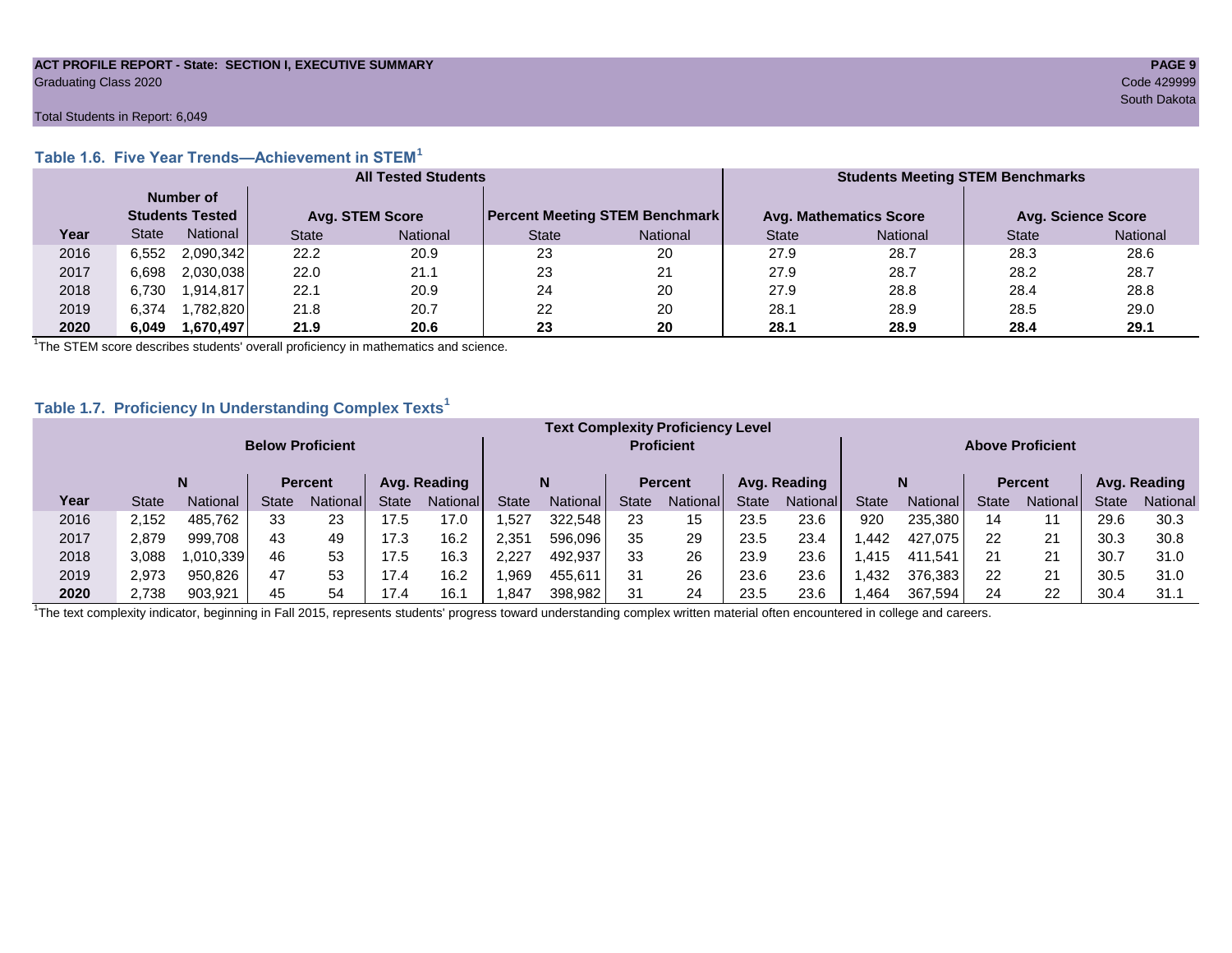**ACT PROFILE REPORT - State: SECTION I, EXECUTIVE SUMMARY PAGE 10** Graduating Class 2020 Code 429999

Total Students in Report: 6,049

### This page intentionally left blank.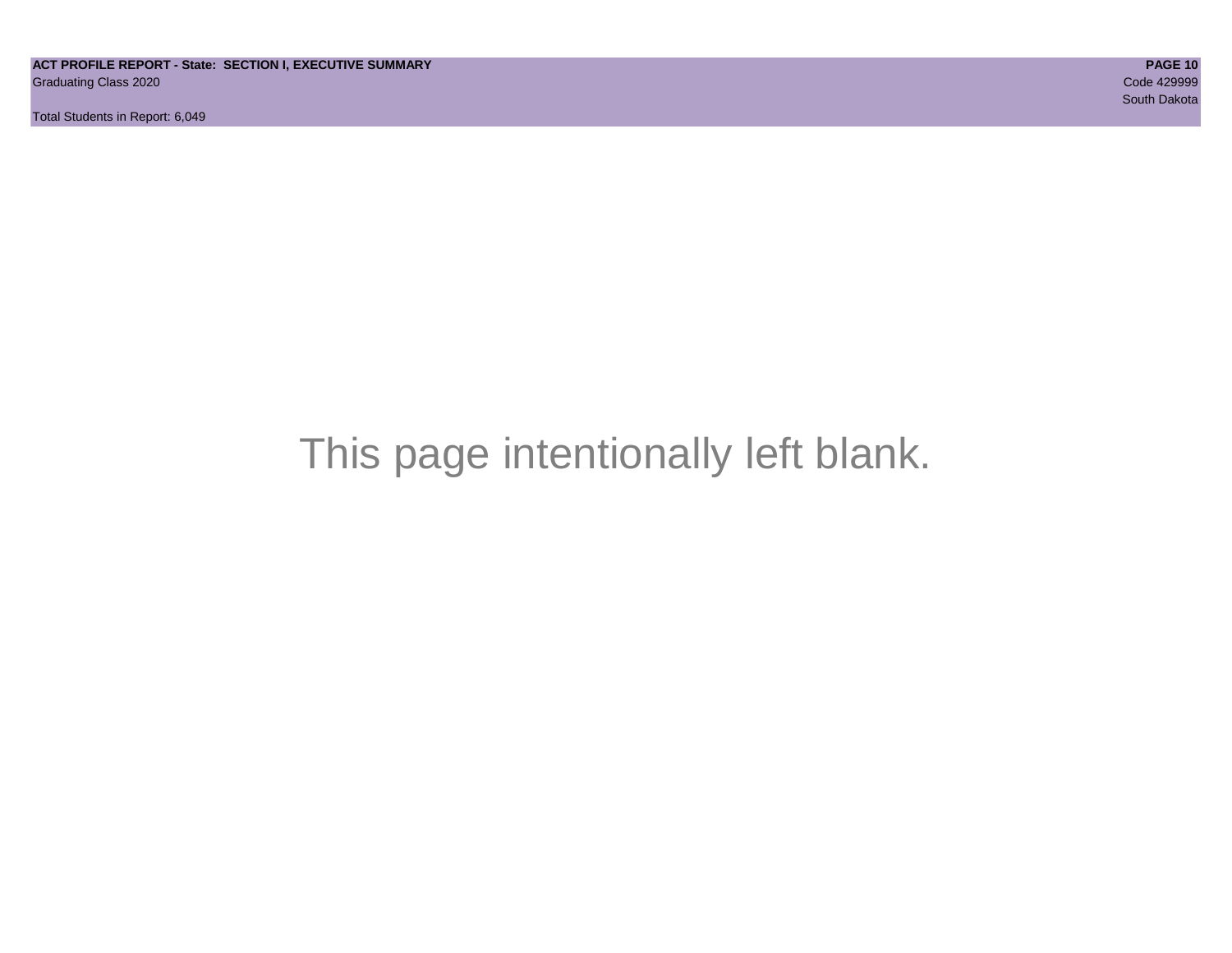# Section II Academic Achievement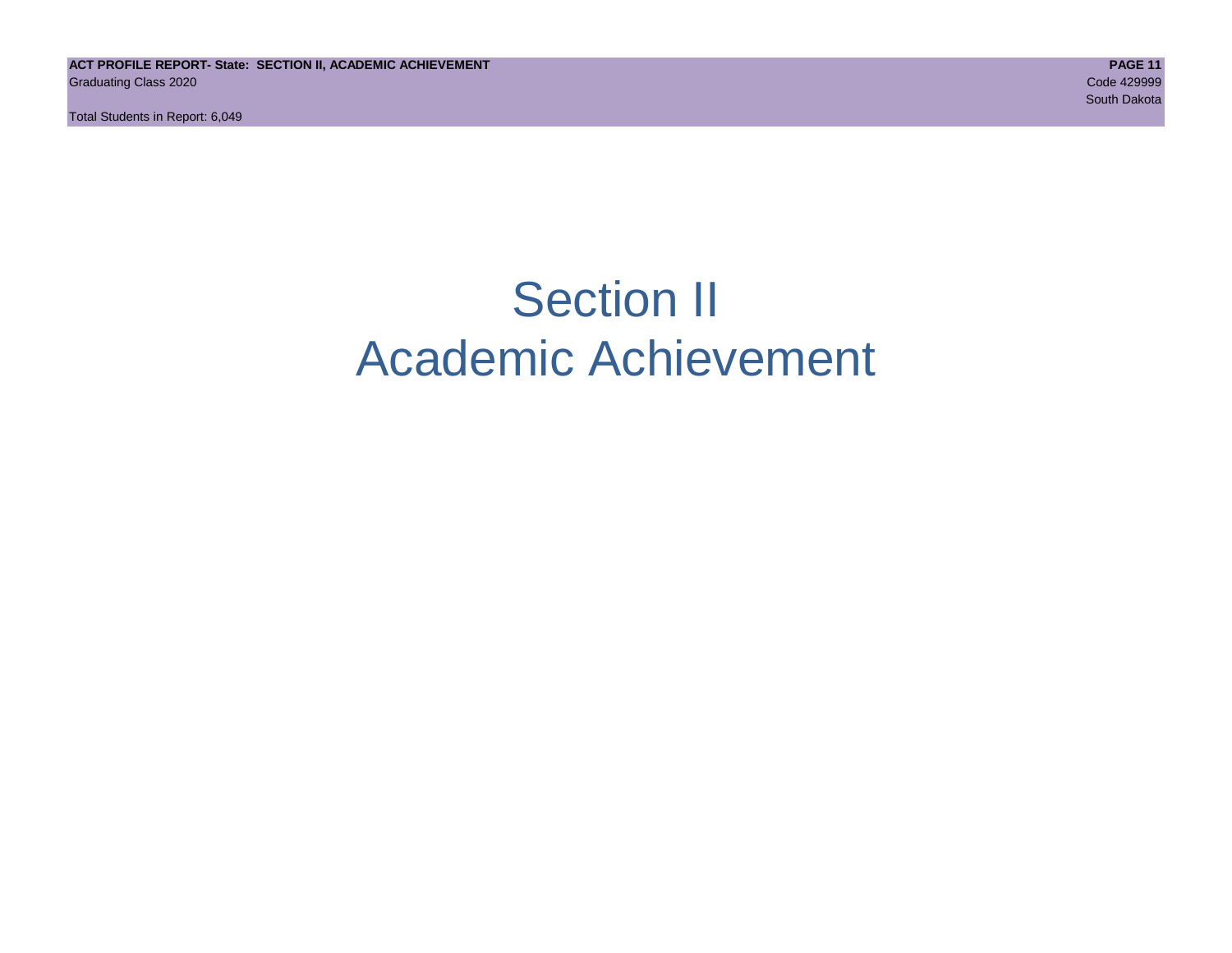#### **ACT PROFILE REPORT - State: SECTION II, ACADEMIC ACHIEVEMENT PAGE 12** Graduating Class 2020 Code 429999

South Dakota

Total Students in Report: 6,049



#### **Figure 2.1. Average ACT Composite Scores by Race and Core Curriculum Status\***

■Core ■Non-Core

\*Missing columns reflect combinations of race/ethnicity and core course-taking status in which one or both indicators are missing.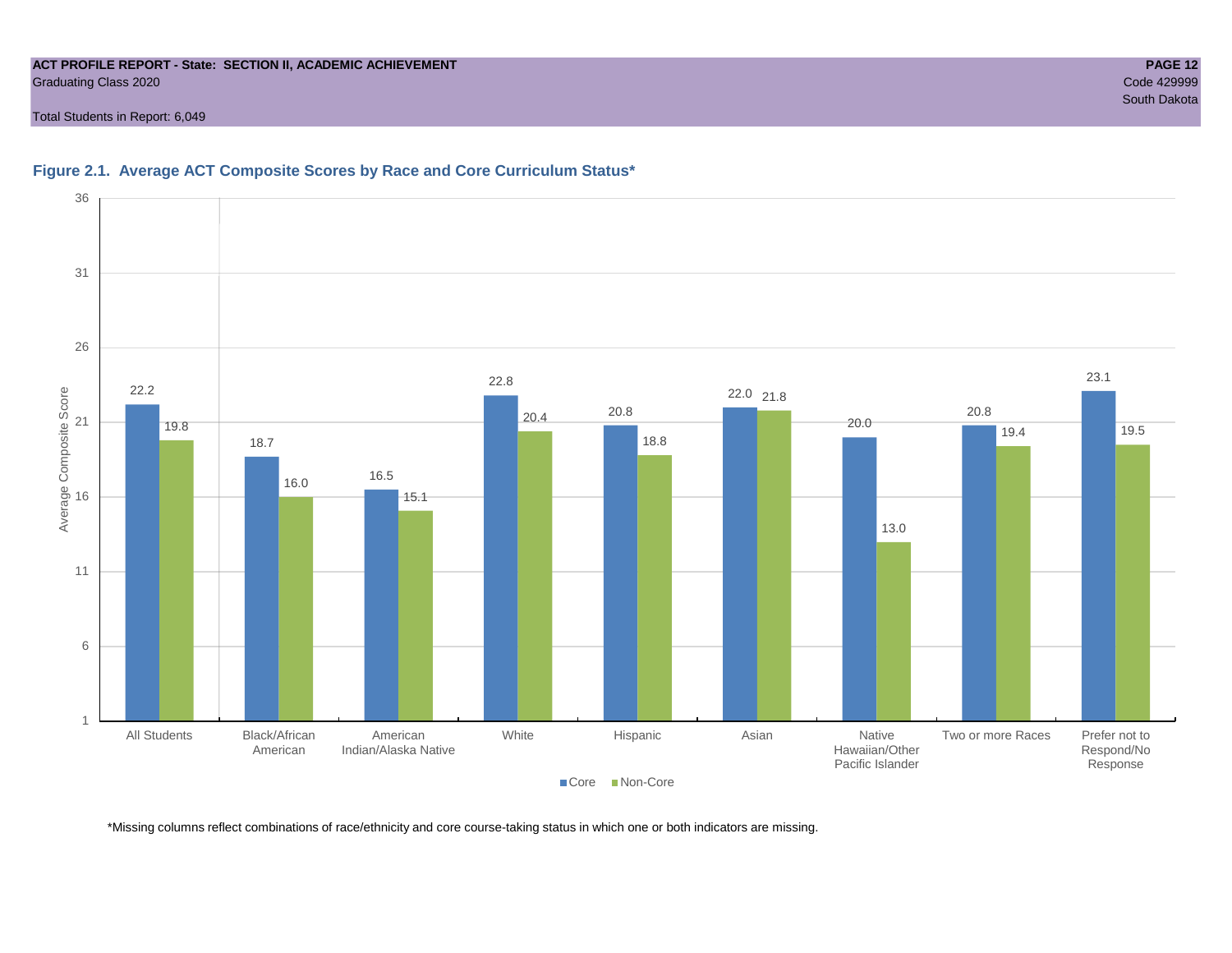#### **ACT PROFILE REPORT- State: SECTION II, ACADEMIC ACHIEVEMENT PAGE 13** Code 429999 Craduating Class 2020

 South Dakota Total Students in Report: 6,049

#### **Table 2.1. ACT Score Distributions, Cumulative Percents (CP<sup>1</sup> ), and Score Averages**

| <b>ACT Scale</b> | <b>English</b> |              | <b>Mathematics</b> |              | <b>Reading</b> |                | <b>Science</b> |                | <b>Composite</b> |                | <b>STEM</b>             |                | ELA <sup>2</sup> |                | <b>ACT Scale</b>        |
|------------------|----------------|--------------|--------------------|--------------|----------------|----------------|----------------|----------------|------------------|----------------|-------------------------|----------------|------------------|----------------|-------------------------|
| <b>Score</b>     | N              | CP           | N                  | CP           | N              | <b>CP</b>      | N              | CP             | N.               | CP             | $\mathsf{N}$            | CP             | $\mathsf{N}$     | CP             | <b>Score</b>            |
| 36               | 48             | 100          | 10                 | 100          | 94             | 100            | 32             | 100            | 4                | 100            | 13                      | 100            | $\mathbf{0}$     | 100            | 36                      |
| 35               | 99             | 99           | 29                 | 99           | 105            | 98             | 38             | 99             | 26               | 99             | 27                      | 99             | $\mathbf 0$      | 100            | 35                      |
| 34               | 86             | 98           | 34                 | 99           | 160            | 97             | 64             | 99             | 32               | 99             | 31                      | 99             | $\mathbf{1}$     | 100            | 34                      |
| 33               | 86             | 96           | 47                 | 99           | 148            | 94             | 77             | 98             | 76               | 99             | 52                      | 99             | $\overline{7}$   | 99             | 33                      |
| 32               | 107            | 95           | 52                 | 98           | 161            | 92             | $70\,$         | 97             | 91               | 98             | 56                      | 98             | 15               | 99             | 32                      |
| 31               | 87             | 93           | 61                 | 97           | 166            | 89             | 87             | 95             | 125              | 96             | 100                     | 97             | 25               | 97             | 31                      |
| 30               | 103            | 92           | 123                | 96           | 192            | 86             | 92             | 94             | 153              | 94             | 121                     | 95             | 31               | 94             | $30\,$                  |
| 29               | 99             | 90           | 152                | 94           | 55             | 83             | 133            | 92             | 137              | 92             | 148                     | 93             | 43               | 90             | $29\,$                  |
| 28               | 154            | 88           | 230                | 92           | 214            | 82             | 164            | 90             | 224              | 89             | 204                     | 91             | 35               | 84             | 28                      |
| 27               | 120            | 86           | 304                | 88           | 218            | 79             | 208            | 87             | 245              | 86             | 285                     | 88             | 34               | 79             | 27                      |
| 26               | 211            | 84           | 395                | 83           | 172            | 75             | 253            | 84             | 278              | 82             | 338                     | 83             | 27               | 75             | $26\,$                  |
| 25               | 278            | 80           | 417                | 76           | 305            | 72             | 389            | 80             | 345              | 77             | 420                     | 77             | 37               | 71             | 25                      |
| 24               | 358            | 76           | 408                | 69           | 371            | 67             | 563            | 73             | 417              | 71             | 443                     | 70             | 41               | 67             | 24                      |
| 23               | 356            | 70           | 386                | 63           | 376            | 61             | 470            | 64             | 378              | 64             | 417                     | 63             | 55               | 61             | 23                      |
| 22               | 385            | 64           | 284                | 56           | 485            | 55             | 491            | 56             | 447              | 58             | 417                     | 56             | 61               | 54             | 22                      |
| 21               | 491            | 57           | 256                | 52           | 337            | 47             | 508            | 48             | 424              | 51             | 453                     | 49             | 52               | 46             | 21                      |
| 20               | 397            | 49           | 360                | 47           | 335            | 41             | 420            | 40             | 457              | 44             | 431                     | 42             | 46               | 39             | 20                      |
| 19               | 321            | 43           | 344                | 41           | 412            | 36             | 472            | 33             | 436              | 36             | 482                     | 35             | 49               | 33             | 19                      |
| 18               | 261            | 37           | 402                | 36           | 356            | 29             | 359            | 25             | 445              | 29             | 430                     | 27             | 44               | 27             | $18$                    |
| 17               | 257            | 33           | 546                | 29           | 317            | 23             | 326            | 19             | 358              | 22             | 414                     | 20             | 27               | 21             | 17                      |
| 16               | 412            | 29           | 550                | 20           | 223            | 18             | 300            | 14             | 305              | 16             | 330                     | 13             | 28               | 18             | 16                      |
| 15               | 379            | 22           | 349                | 11           | 243            | 14             | 150            | 9              | 258              | 11             | 199                     | $\overline{7}$ | 31               | 14             | 15                      |
| 14               | 267            | 16           | 220                | 5            | 210            | 10             | 143            | 6              | 194              | 6              | 129                     | $\overline{4}$ | 20               | 10             | 14                      |
| 13               | 197            | 11           | 55                 | $\mathbf{1}$ | 157            | $\overline{7}$ | 92             | 4              | 109              | 3              | 70                      | $\overline{2}$ | 24               | $\overline{7}$ | 13                      |
| 12               | 150            | 8            | 23                 | $\mathbf{1}$ | 127            | $\overline{4}$ | 56             | 2              | 54               | $\overline{1}$ | 20                      | $\mathbf{1}$   | 16               | $\overline{4}$ | 12                      |
| 11               | 157            | 6            | $\overline{7}$     | 1            | 60             | 2              | 54             | $\overline{2}$ | 22               | $\overline{1}$ | 15                      | 1              | $\overline{7}$   | $\overline{2}$ | 11                      |
| 10               | 107            | 3            | 3                  | 1            | 28             | $\mathbf{1}$   | 17             | 1              | 5                | $\mathbf 1$    | $\overline{\mathbf{c}}$ | $\mathbf{1}$   | $\overline{4}$   | $\overline{1}$ | $10$                    |
| 9                | 39             |              |                    | 1            | 10             | 1              | 12             | 1              | $\overline{4}$   | $\mathbf 1$    | $\boldsymbol{2}$        | $\mathbf{1}$   | 1                | 1              | $\boldsymbol{9}$        |
| 8                | 18             |              |                    | 1            | 9              | 1              | 5              |                | $\mathbf 0$      | 1              | 0                       | 1              |                  | -1             | 8                       |
| $\overline{7}$   | $16$           |              | 0                  | 1            | 3              | $\mathbf{1}$   | 3              | 1              | $\mathbf 0$      | 1              | 0                       | $\mathbf{1}$   | 1                | 1              | $\boldsymbol{7}$        |
| 6                | 2              |              | $\mathbf 0$        | 1            | $\mathbf 0$    | $\mathbf{1}$   | $\overline{1}$ | 1              | 0                | $\mathbf 1$    | 0                       | $\mathbf{1}$   | $\overline{1}$   | 1              | $\,6$                   |
| 5                | $\mathbf{1}$   |              | 0                  | 1            | 0              | 1              | $\mathbf 0$    | 1              | $\mathbf 0$      | $\overline{1}$ | 0                       | 1              | $\mathbf 0$      | 1              | 5                       |
| 4                | $\mathbf 0$    |              | 0                  | 1            | 0              | 1              | 0              | 1              | $\mathbf 0$      | $\mathbf 1$    | 0                       | $\mathbf{1}$   | $\mathbf 0$      | -1             | $\overline{4}$          |
| 3                | $\mathbf 0$    |              | $\pmb{0}$          | 1            | $\mathbf 0$    | 1              | 0              | 1              | $\mathbf 0$      | $\overline{1}$ | $\mathbf 0$             | $\mathbf{1}$   | $\mathbf 0$      | 1              | 3                       |
| $\overline{2}$   | 0              | $\mathbf{1}$ | 0                  | $\mathbf{1}$ | $\mathbf 0$    | $\mathbf{1}$   | $\mathbf 0$    | 1              | $\mathbf 0$      | $\mathbf 1$    | 0                       | $\mathbf{1}$   | $\mathbf 0$      | 1              | $\overline{\mathbf{c}}$ |
|                  | $\Omega$       | -1           | $\Omega$           | 1            | $\Omega$       | $\mathbf{1}$   | $\Omega$       | $\mathbf{1}$   | $\Omega$         | 1              | $\Omega$                | $\mathbf{1}$   | $\Omega$         | 1              | $\overline{1}$          |
| Avg (SD)         | 20.7(6.2)      |              | 21.5(5.0)          |              | 22.4(6.2)      |                | 21.9(5.0)      |                | 21.7(5.1)        |                | 21.9(4.7)               |                | 22.1(5.5)        |                | Avg (SD)                |

CP is the cumulative percent of students at or below a score point.

ELA scores are derived only for students with a valid writing score.

Note: Shaded portions of columns identify the students who met/exceeded the ACT College Readiness Benchmark Scores.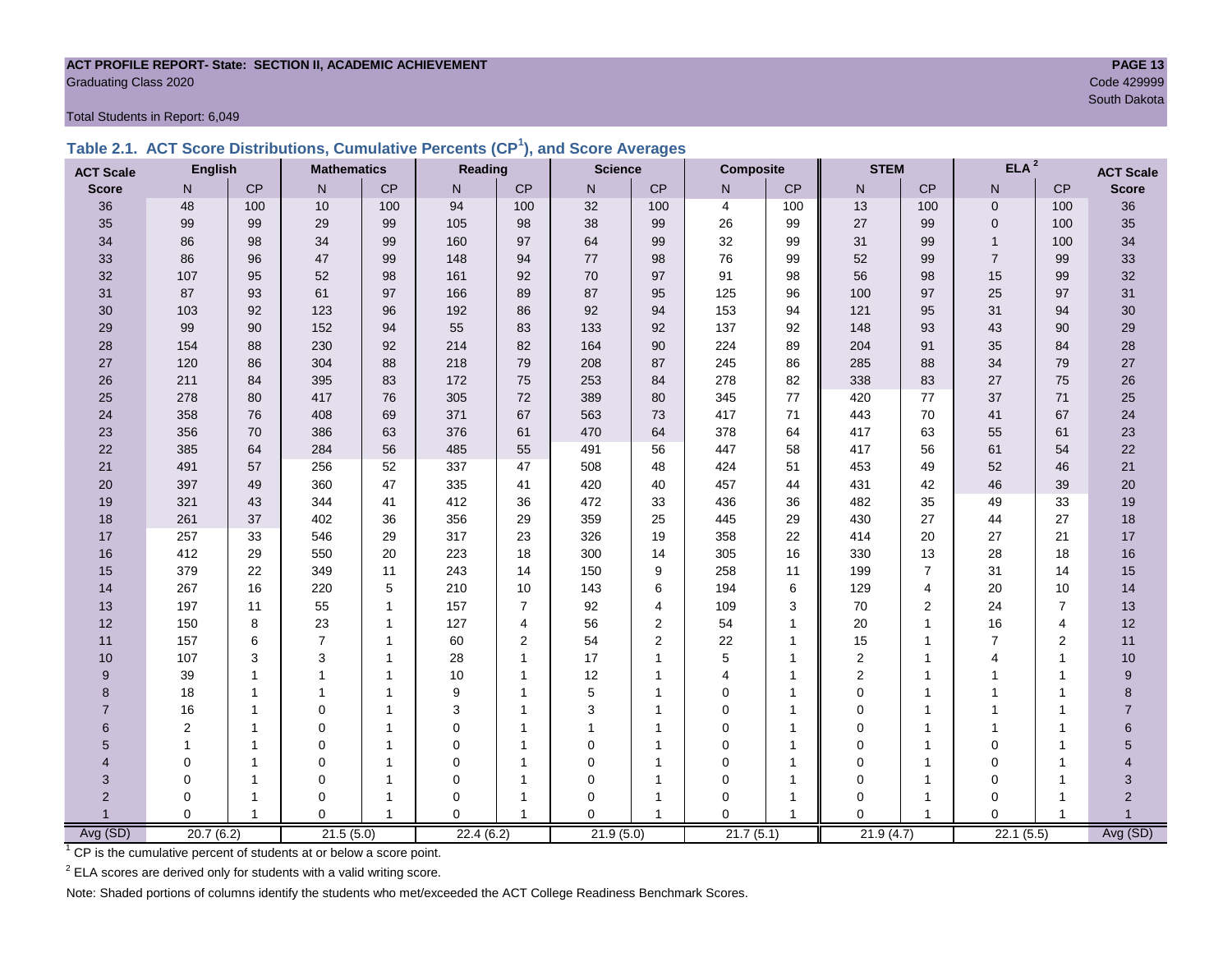#### **ACT PROFILE REPORT - State: SECTION II, ACADEMIC ACHIEVEMENT PAGE 14** Graduating Class 2020 Code 429999

#### Total Students in Report: 6,049



#### **Figure 2.4. Reading Reporting Categories**



#### **Figure 2.5. Science Reporting Categories**





The charts on this page show the percent of students whose reporting category scores fall within associated ACT Readiness Ranges. ACT Readiness Ranges reflect where a student who has met a particular subject area's ACT College Readiness Benchmark would typically perform within the associated reporting category.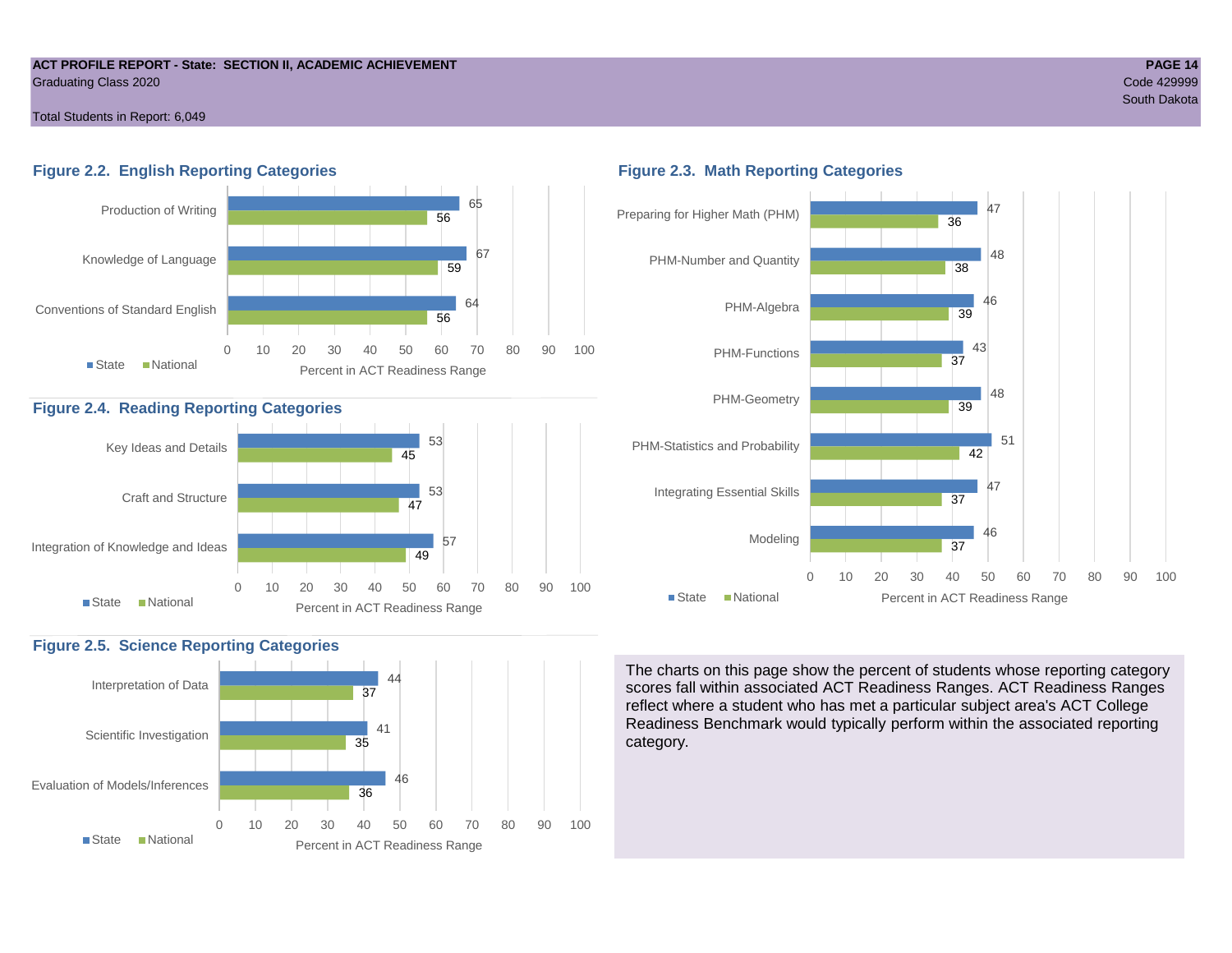#### **Table 2.2. Average ACT Composite Scores for Race/Ethnicity by Level of Preparation**

| <b>Student</b>  |                                        | <b>Number of</b>       | <b>Percent Taking</b>     |                     | <b>Average ACT Composite Score</b> |
|-----------------|----------------------------------------|------------------------|---------------------------|---------------------|------------------------------------|
| <b>Group</b>    | <b>Race/Ethnicity</b>                  | <b>Students Tested</b> | Core or More <sup>1</sup> | <b>Core or More</b> | <b>Less Than Core</b>              |
|                 | <b>All Students</b>                    | 6,049                  | 85                        | 22.2                | 19.8                               |
|                 | Black/African American                 | 103                    | 81                        | 18.7                | 16.0                               |
|                 | American Indian/Alaska Native          | 410                    | 70                        | 16.5                | 15.1                               |
|                 | White                                  | 4,754                  | 88                        | 22.8                | 20.4                               |
| <b>State</b>    | Hispanic/Latino                        | 231                    | 84                        | 20.8                | 18.8                               |
|                 | Asian                                  | 104                    | 84                        | 22.0                | 21.8                               |
|                 | Native Hawaiian/Other Pacific Islander |                        | 75                        | 20.0                | 13.0                               |
|                 | Two or More Races                      | 259                    | 83                        | 20.8                | 19.4                               |
|                 | Prefer not/No Response                 | 184                    | 59                        | 23.1                | 19.5                               |
|                 | <b>All Students</b>                    | 1,670,497              | 56                        | 22.3                | 19.2                               |
|                 | <b>Black/African American</b>          | 203,517                | 51                        | 17.9                | 15.9                               |
|                 | American Indian/Alaska Native          | 14,597                 | 45                        | 18.1                | 16.1                               |
|                 | White                                  | 860,496                | 61                        | 23.4                | 20.4                               |
| <b>National</b> | Hispanic/Latino                        | 277,796                | 54                        | 20.0                | 17.5                               |
|                 | Asian                                  | 78,707                 | 71                        | 26.1                | 23.5                               |
|                 | Native Hawaiian/Other Pacific Islander | 4,726                  | 45                        | 19.6                | 16.6                               |
|                 | Two or More Races                      | 76,782                 | 57                        | 22.5                | 19.5                               |
|                 | Prefer not/No Response                 | 153,876                | 28                        | 23.2                | 18.8                               |

<sup>1</sup> "Core or More" results correspond to students taking four or more years of English AND three or more years each of math, social studies, and natural science.

#### **Table 2.3. Average ACT Scores by Race/Ethnicity**

| <b>Student</b><br>Group | <b>Race/Ethnicity</b>                  | N         | <b>Percent</b> | <b>English</b> | <b>Mathematics</b> | <b>Reading</b> | <b>Science</b> | <b>Composite</b> | <b>STEM</b> |
|-------------------------|----------------------------------------|-----------|----------------|----------------|--------------------|----------------|----------------|------------------|-------------|
|                         | <b>All Students</b>                    | 6,049     | 100            | 20.7           | 21.5               | 22.4           | 21.9           | 21.7             | 21.9        |
|                         | Black/African American                 | 103       | 2              | 16.8           | 17.8               | 18.6           | 19.1           | 18.2             | 18.7        |
|                         | American Indian/Alaska Native          | 410       |                | 13.8           | 16.1               | 17.0           | 16.3           | 15.9             | 16.5        |
|                         | White                                  | 4,754     | 79             | 21.6           | 22.2               | 23.1           | 22.6           | 22.5             | 22.6        |
| <b>State</b>            | Hispanic/Latino                        | 231       | 4              | 19.1           | 20.0               | 21.4           | 20.4           | 20.3             | 20.4        |
|                         | Asian                                  | 104       | $\overline{2}$ | 20.5           | 22.5               | 21.9           | 22.1           | 21.9             | 22.5        |
|                         | Native Hawaiian/Other Pacific Islander |           | 0              | 17.3           | 19.3               | 18.0           | 18.3           | 18.3             | 19.0        |
|                         | Two or More Races                      | 259       |                | 19.3           | 20.1               | 21.3           | 20.5           | 20.5             | 20.6        |
|                         | Prefer not/No Response                 | 184       |                | 20.3           | 20.8               | 22.4           | 21.5           | 21.4             | 21.4        |
|                         | <b>All Students</b>                    | 1,670,497 | 100            | 19.9           | 20.2               | 21.2           | 20.6           | 20.6             | 20.6        |
|                         | Black/African American                 | 203,517   | 12             | 15.6           | 16.7               | 17.0           | 16.9           | 16.7             | 17.0        |
|                         | American Indian/Alaska Native          | 14,597    |                | 15.2           | 16.9               | 17.2           | 17.1           | 16.7             | 17.2        |
|                         | White                                  | 860,496   | 52             | 21.5           | 21.4               | 22.7           | 21.9           | 22.0             | 21.9        |
| <b>National</b>         | Hispanic/Latino                        | 277,796   | 17             | 17.4           | 18.5               | 19.0           | 18.7           | 18.5             | 18.8        |
|                         | Asian                                  | 78,707    | 5              | 24.5           | 25.2               | 24.8           | 24.5           | 24.9             | 25.1        |
|                         | Native Hawaiian/Other Pacific Islander | 4,726     | $\Omega$       | 16.3           | 17.8               | 17.8           | 17.7           | 17.5             | 18.0        |
|                         | Two or More Races                      | 76,782    | 5              | 20.2           | 20.3               | 21.7           | 20.8           | 20.9             | 20.8        |
|                         | Prefer not/No Response                 | 153,876   | 9              | 18.8           | 19.5               | 20.3           | 19.7           | 19.7             | 19.9        |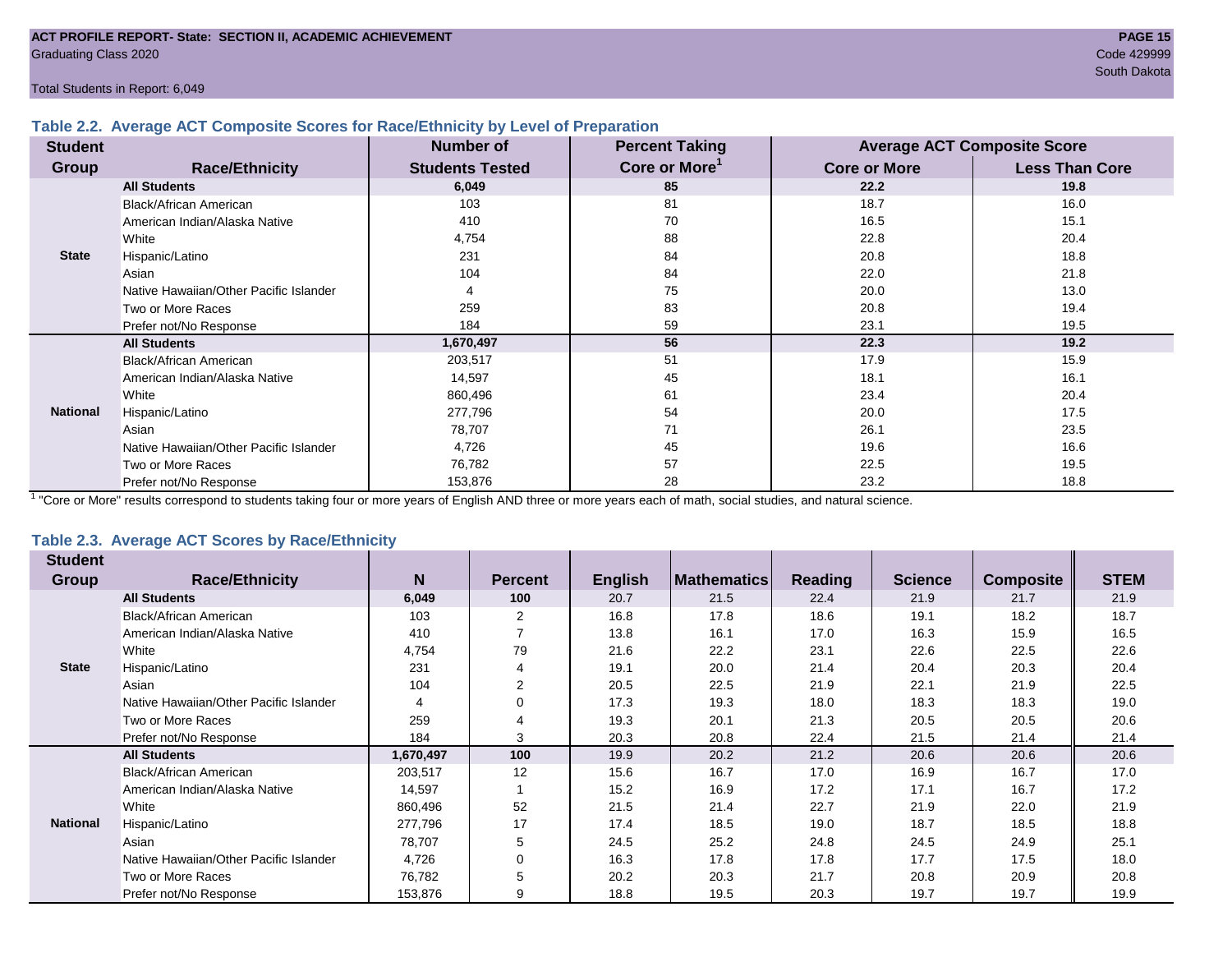#### **ACT PROFILE REPORT- State: SECTION II, ACADEMIC ACHIEVEMENT PAGE 16** Graduating Class 2020 Code 429999

#### Total Students in Report: 6,049

#### **Table 2.4. Average ACT Composite Scores for Gender by Level of Preparation**

| <b>Student Group</b> |                     | <b>Number of</b>       | <b>Percent Taking</b>                                                                                                           | <b>Average ACT Composite Score</b> |                       |  |  |  |
|----------------------|---------------------|------------------------|---------------------------------------------------------------------------------------------------------------------------------|------------------------------------|-----------------------|--|--|--|
|                      | Gender <sup>1</sup> | <b>Students Tested</b> | Core or More <sup>2</sup><br><b>Core or More</b><br>22.5<br>85<br>22.0<br>86<br>23.6<br>-57<br>53<br>22.5<br>22.2<br>59<br>20.2 |                                    | <b>Less Than Core</b> |  |  |  |
|                      | Males               | 2,606                  |                                                                                                                                 |                                    | 20.0                  |  |  |  |
| <b>State</b>         | Females             | 3,429                  |                                                                                                                                 |                                    | 19.6                  |  |  |  |
|                      | Other Responses     | 14                     |                                                                                                                                 |                                    | 25.0                  |  |  |  |
|                      | Males               | 773,062                |                                                                                                                                 |                                    | 18.8                  |  |  |  |
| <b>National</b>      | <b>Females</b>      | 863,356                |                                                                                                                                 |                                    | 19.5                  |  |  |  |
|                      | Other Responses     | 34,079                 |                                                                                                                                 |                                    | 17.4                  |  |  |  |

#### **Table 2.5. Average ACT Scores by Gender**

| <b>Student Group</b> | <b>Gender</b>     |         | <b>Percent</b> | <b>English</b> | <b>Mathematics</b> | <b>Reading</b> | <b>Science</b> | Composite | <b>STEM</b> |
|----------------------|-------------------|---------|----------------|----------------|--------------------|----------------|----------------|-----------|-------------|
|                      | Males             | 2,606   | 43             | 20.4           | 22.2               | 22.3           | 22.5           | 22.0      | 22.6        |
| <b>State</b>         | Females           | 3,429   | 57             | 21.0           | 20.9               | 22.5           | 21.4           | 21.6      | 21.4        |
|                      | Other Responses I | 14      |                | 21.4           | 20.2               | 22.4           | 22.2           | 21.6      | 21.5        |
|                      | Males             | 773,062 | 46             | 19.3           | 20.6               | 20.8           | 20.7           | 20.5      | 20.9        |
| <b>National</b>      | Females           | 863,356 | 52             | 20.5           | 20.0               | 21.6           | 20.5           | 20.8      | 20.5        |
|                      | Other Responses I | 34,079  |                | 16.8           | 17.8               | 18.2           | 18.0           | 17.8      | 18.1        |

#### **Table 2.6. ACT Score Quartile Values**

| Quartile             | <b>English</b> | <b>Mathematics</b> | <b>Reading</b> | Science | <b>Composite</b> |
|----------------------|----------------|--------------------|----------------|---------|------------------|
| Q3 (75th Percentile) | 24             | 25                 | ا ے            | 25      | 25               |
| Q2 (50th Percentile) | 21             | 21                 | 22             | 22      | 21               |
| Q1 (25th Percentile) | 16             |                    | 18             | 18      | 18               |

<sup>1</sup> 'Other Responses' include 'Another Gender', 'Prefer Not to Respond', and missing values.

<sup>2</sup> "Core or More" results correspond to students taking four or more years of English AND three or more years each of math, social studies, and natural science.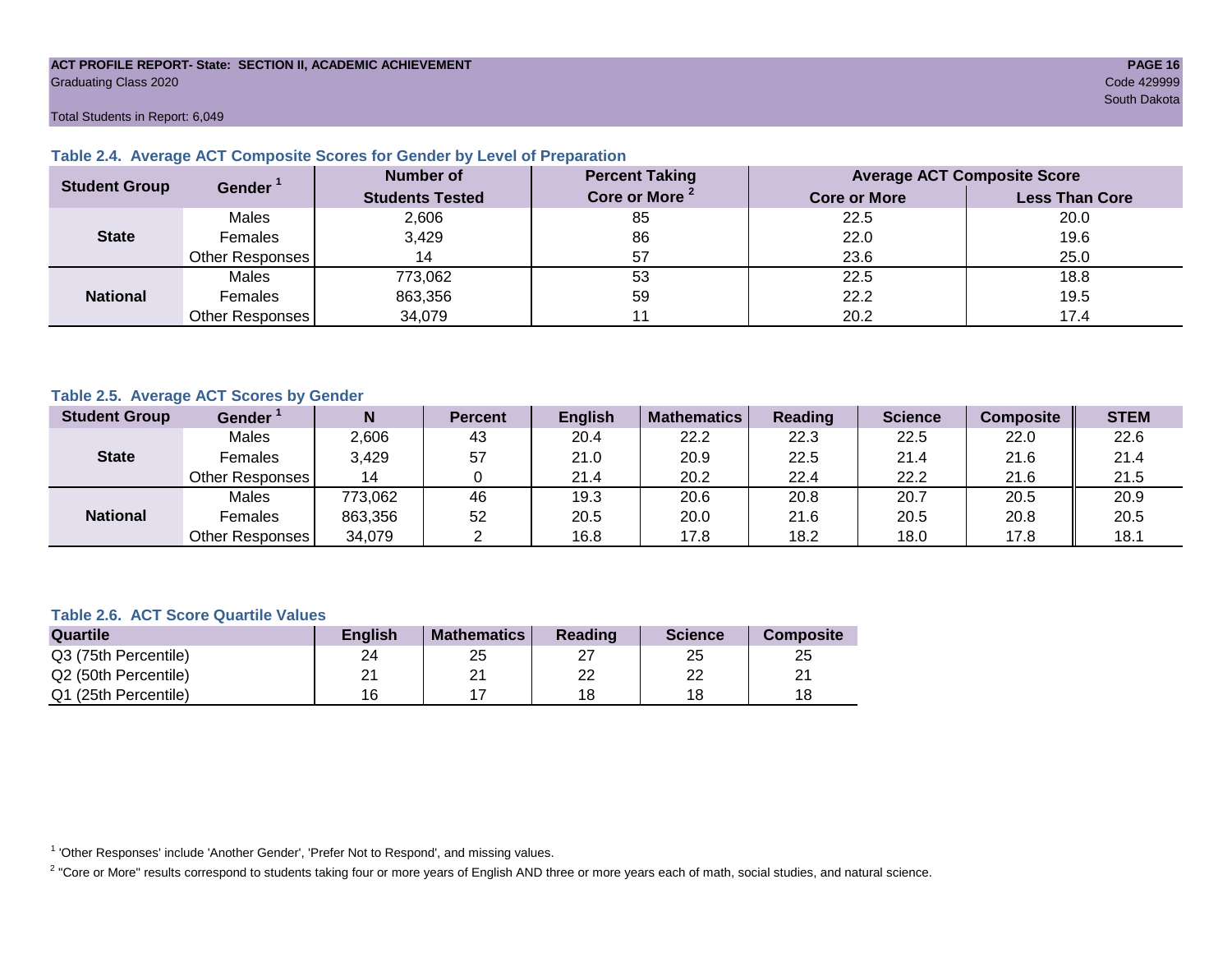Section III College and Career Readiness and the Impact of Course Rigor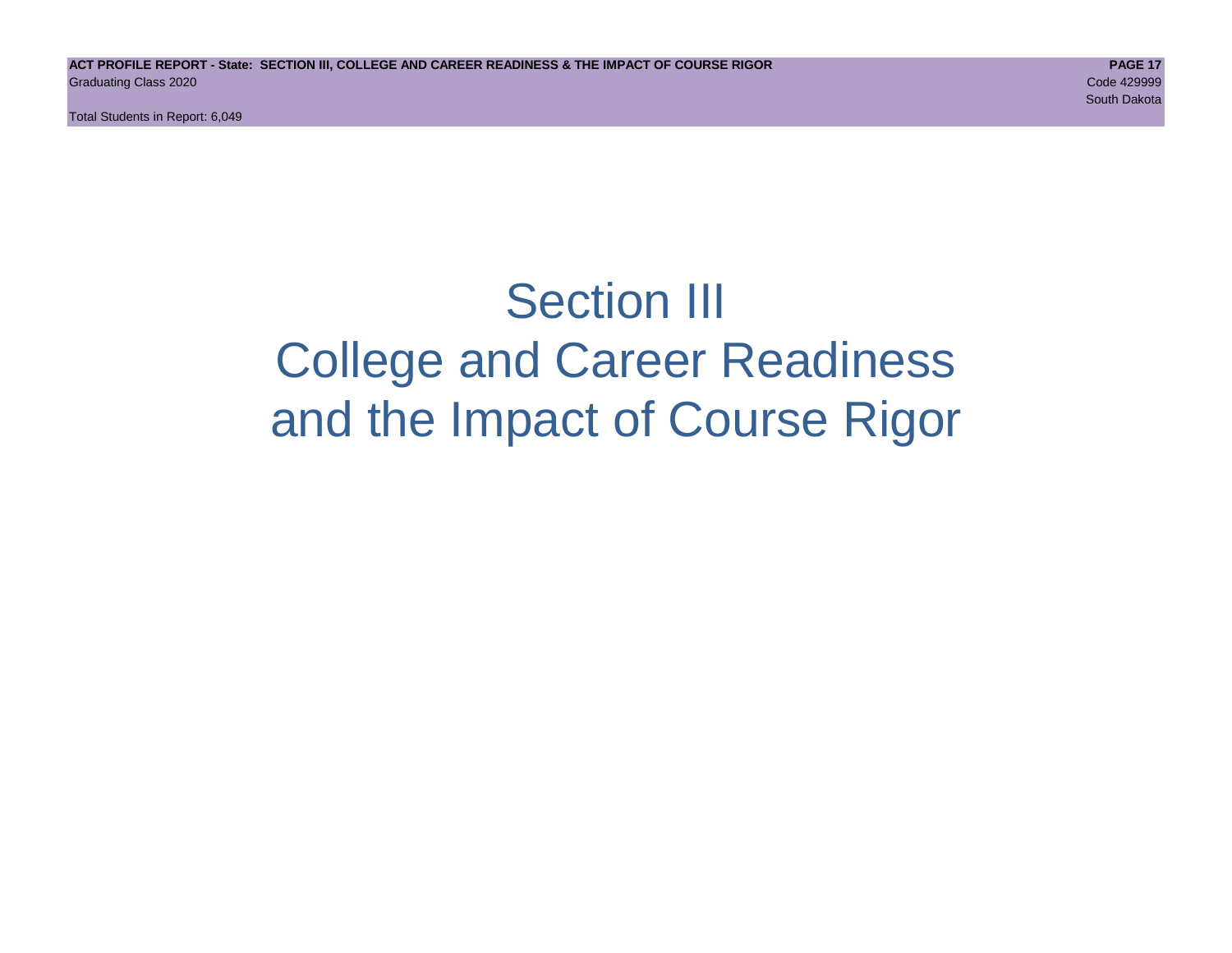#### **ACT PROFILE REPORT - State: SECTION III, COLLEGE AND CAREER READINESS AND THE IMPACT OF COURSE RIGOR PAGE 18** Graduating Class 2020 Code 429999

Total Students in Report: 6,049



#### **Figure 3.1. Percent of Students Meeting 3 or 4 College Readiness Benchmarks by Core College Curriculum Status\***

\*Missing columns reflect combinations of race/ethnicity and core course-taking status in which one or both indicators are missing.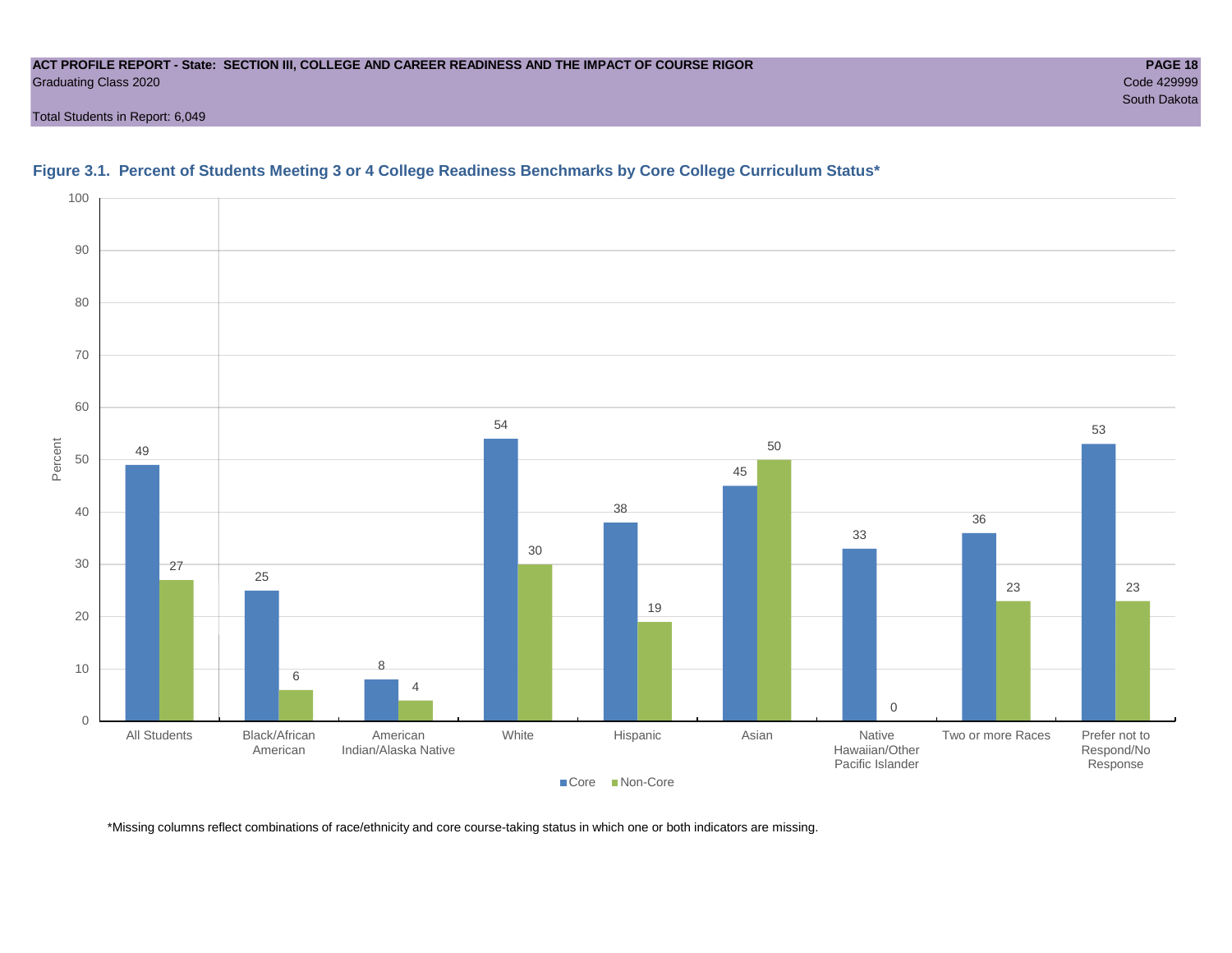#### **ACT PROFILE REPORT - State: SECTION III, COLLEGE AND CAREER READINESS & THE IMPACT OF COURSE RIGOR PAGE 19** Graduating Class 2020 Code 429999

#### Total Students in Report: 6,049

| <b>Student</b>  | <b>CCRS</b> |         | <b>English</b> |         | <b>Mathematics</b> |                                                                                                                                                                                                                                                                           |       | <b>Science</b>                                                 |    |  |
|-----------------|-------------|---------|----------------|---------|--------------------|---------------------------------------------------------------------------------------------------------------------------------------------------------------------------------------------------------------------------------------------------------------------------|-------|----------------------------------------------------------------|----|--|
| <b>Group</b>    | Range       | N.      | %              | N       | %                  | N                                                                                                                                                                                                                                                                         | %     | N                                                              | %  |  |
|                 | 33 to 36    | 319     | 5              | 120     | 2                  | 507                                                                                                                                                                                                                                                                       | 8     | 211                                                            |    |  |
|                 | 28 to 32    | 550     | 9              | 618     | 10                 | 788                                                                                                                                                                                                                                                                       | 13    | 546                                                            | 9  |  |
|                 | 24 to 27    | 967     | 16             | 1,524   | 25                 | Reading<br>18<br>1,066<br>21<br>25<br>1,533<br>30<br>22<br>1,308<br>10<br>10<br>610<br>237<br>4<br>3<br>9<br>154,645<br>12<br>9<br>192,435<br>17<br>13<br>213,955<br>15<br>21<br>357,401<br>33<br>20<br>334,911<br>21<br>14<br>235,025<br>11<br>$\overline{2}$<br>182,125 | 1,413 | 23                                                             |    |  |
| <b>State</b>    | 20 to 23    | 1,629   | 27             | 1,286   |                    |                                                                                                                                                                                                                                                                           |       | 1,889                                                          | 31 |  |
|                 | 16 to 19    | 1,251   | 21             | 1,842   |                    |                                                                                                                                                                                                                                                                           |       | 1,457                                                          | 24 |  |
|                 | 13 to 15    | 843     | 14             | 624     |                    |                                                                                                                                                                                                                                                                           |       | 385                                                            | 6  |  |
|                 | 01 to 12    | 490     | 8              | 35      |                    |                                                                                                                                                                                                                                                                           |       | 148                                                            | 2  |  |
|                 | 33 to 36    | 128,776 | 8              | 53,713  |                    |                                                                                                                                                                                                                                                                           |       | 73,974                                                         | 4  |  |
|                 | 28 to 32    | 140,249 | 8              | 149,659 |                    |                                                                                                                                                                                                                                                                           |       | 131,409<br>287,207<br>397,814<br>448,915<br>204,649<br>126,529 | 8  |  |
|                 | 24 to 27    | 214,082 | 13             | 287,846 |                    |                                                                                                                                                                                                                                                                           |       |                                                                | 17 |  |
| <b>National</b> | 20 to 23    | 348,288 | 21             | 257,908 |                    |                                                                                                                                                                                                                                                                           |       |                                                                | 24 |  |
|                 | 16 to 19    | 283,787 | 17             | 548,665 |                    |                                                                                                                                                                                                                                                                           |       |                                                                | 27 |  |
|                 | 13 to 15    | 271,234 | 16             | 343,986 |                    |                                                                                                                                                                                                                                                                           |       |                                                                | 12 |  |
|                 | 01 to 12    | 284,081 | 17             | 28,720  |                    |                                                                                                                                                                                                                                                                           |       |                                                                | 8  |  |

#### **Table 3.1. Percent of Students in College and Career Readiness Standards (CCRS) Score Ranges**

#### **Table 3.2. Percent of Students Who Met College Readiness Benchmark Scores by Gender**

| <b>Student Group</b> | Gender <sup>1</sup> |         | Met                |         |         |          |
|----------------------|---------------------|---------|--------------------|---------|---------|----------|
|                      |                     | English | <b>Mathematics</b> | Reading | Science | All Four |
|                      | Males               | 65      | 55                 | 52      | 48      | 34       |
| <b>State</b>         | Females             | 69      | 44                 | 54      | 40      | 28       |
|                      | Other Responses     | 57      | 36                 | 43      | 36      | 36       |
|                      | Males               | 54      | 40                 | 42      | 38      | 27       |
| <b>National</b>      | Females             | 62      | 36                 | 47      | 35      | 25       |
|                      | Other Responses     | 39      | 19                 | 27      | 20      | 12       |

<sup>1</sup> 'Other Responses' include 'Another Gender', 'Prefer Not to Respond', and missing values.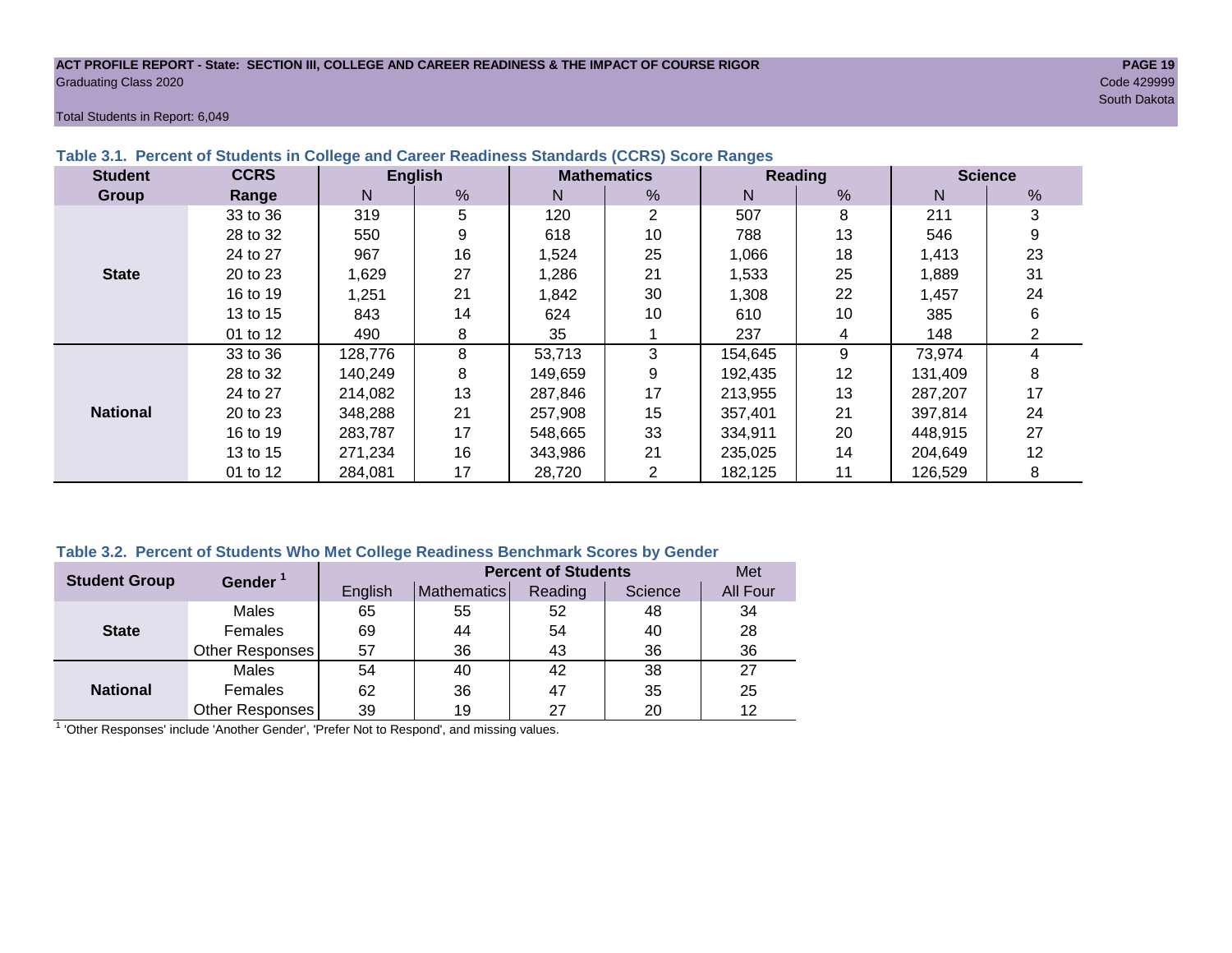#### **ACT PROFILE REPORT - State: SECTION III, COLLEGE AND CAREER READINESS & THE IMPACT OF COURSE RIGOR PAGE 20** Graduating Class 2020 Code 429999

#### South Dakota

#### Total Students in Report: 6,049

**Table 3.3. Percent of Students Who Met ACT College Readiness Benchmark Scores by Race/Ethnicity**

| <b>Student</b>  |                                        |           | <b>English</b> | <b>Mathematics</b> | Reading | <b>Science</b> | <b>All Four</b> | <b>STEM</b> |
|-----------------|----------------------------------------|-----------|----------------|--------------------|---------|----------------|-----------------|-------------|
| <b>Group</b>    | <b>Race/Ethnicity</b>                  | N         | $\%$           | %                  | %       | %              | %               | %           |
|                 | <b>All Students</b>                    | 6,049     | 67             | 48                 | 53      | 44             | 31              | 23          |
|                 | <b>Black/African American</b>          | 103       | 38             | 19                 | 28      | 19             | 12              |             |
|                 | American Indian/Alaska Native          | 410       | 18             | 6                  | 18      | 8              |                 |             |
|                 | White                                  | 4,754     | 73             | 54                 | 58      | 49             | 34              | 25          |
| <b>State</b>    | Hispanic/Latino                        | 231       | 55             | 35                 | 46      | 34             | 22              | 15          |
|                 | Asian                                  | 104       | 62             | 54                 | 43      | 42             | 35              | 32          |
|                 | Native Hawaiian/Other Pacific Islander | 4         | 25             | 50                 | 25      | 25             | 25              |             |
|                 | Two or More Races                      | 259       | 56             | 37                 | 45      | 32             | 24              | 14          |
|                 | Prefer Not to Respond                  | 184       | 63             | 43                 | 51      | 39             | 33              | 24          |
|                 | <b>All Students</b>                    | 1,670,497 | 58             | 37                 | 45      | 36             | 26              | 20          |
|                 | Black/African American                 | 203,517   | 30             | 12                 | 19      | 12             | 6               |             |
|                 | American Indian/Alaska Native          | 14,597    | 28             | 13                 | 20      | 13             |                 |             |
|                 | White                                  | 860,496   | 69             | 46                 | 54      | 45             | 33              | 25          |
| <b>National</b> | Hispanic/Latino                        | 277,796   | 43             | 24                 | 31      | 22             | 14              | 10          |
|                 | Asian                                  | 78,707    | 77             | 69                 | 64      | 61             | 52              | 48          |
|                 | Native Hawaiian/Other Pacific Islander | 4,726     | 35             | 20                 | 25      | 18             | 12              | 9           |
|                 | Two or More Races                      | 76,782    | 60             | 37                 | 47      | 37             | 26              | 20          |
|                 | Prefer Not to Respond                  | 153,876   | 49             | 32                 | 39      | 31             | 23              | 19          |

#### **Table 3.4. Likely ACT National Career Readiness Certificate (NCRC) Level Based Upon ACT Composite Score<sup>1</sup>**

| <b>Student</b>  |                       |         |      | Average   |
|-----------------|-----------------------|---------|------|-----------|
| Group           | <b>ACT NCRC Level</b> | N       | $\%$ | Composite |
|                 | Platinum              | 1,113   | 18   | 29.5      |
|                 | Gold                  | 1,865   | 31   | 23.8      |
| <b>State</b>    | Silver                | 2,120   | 35   | 19.1      |
|                 | <b>Bronze</b>         | 866     | 14   | 14.9      |
|                 | Needs Improvement     | 85      | 1    | 11.5      |
|                 | Platinum              | 303,094 | 18   | 30.2      |
|                 | Gold                  | 371,036 | 22   | 23.8      |
| <b>National</b> | Silver                | 498,074 | 30   | 18.9      |
|                 | <b>Bronze</b>         | 403,248 | 24   | 14.6      |
|                 | Needs Improvement     | 95,045  | 6    | 11.4      |

<sup>1</sup>The ACT Composite scores associated with at least a 50% chance of earning each ACT NCRC level or higher are: 13 for Bronze, 17 for Silver, 22 for Gold, and 27 for Platinum. Based on those cut scores, students who earned an ACT Composite score of less than 13 are classified as 'Needs improvement' as they are unlikely to obtain an ACT NCRC. Students with an ACT Composite score of 13 to 16 are classified as 'Bronze' as they are likely to obtain a Bronze NCRC, 17 to 21 as 'Silver', 22 to 26 as 'Gold', and 27 or above as 'Platinum'. Visit www.act.org/NCRC-indicator to learn more.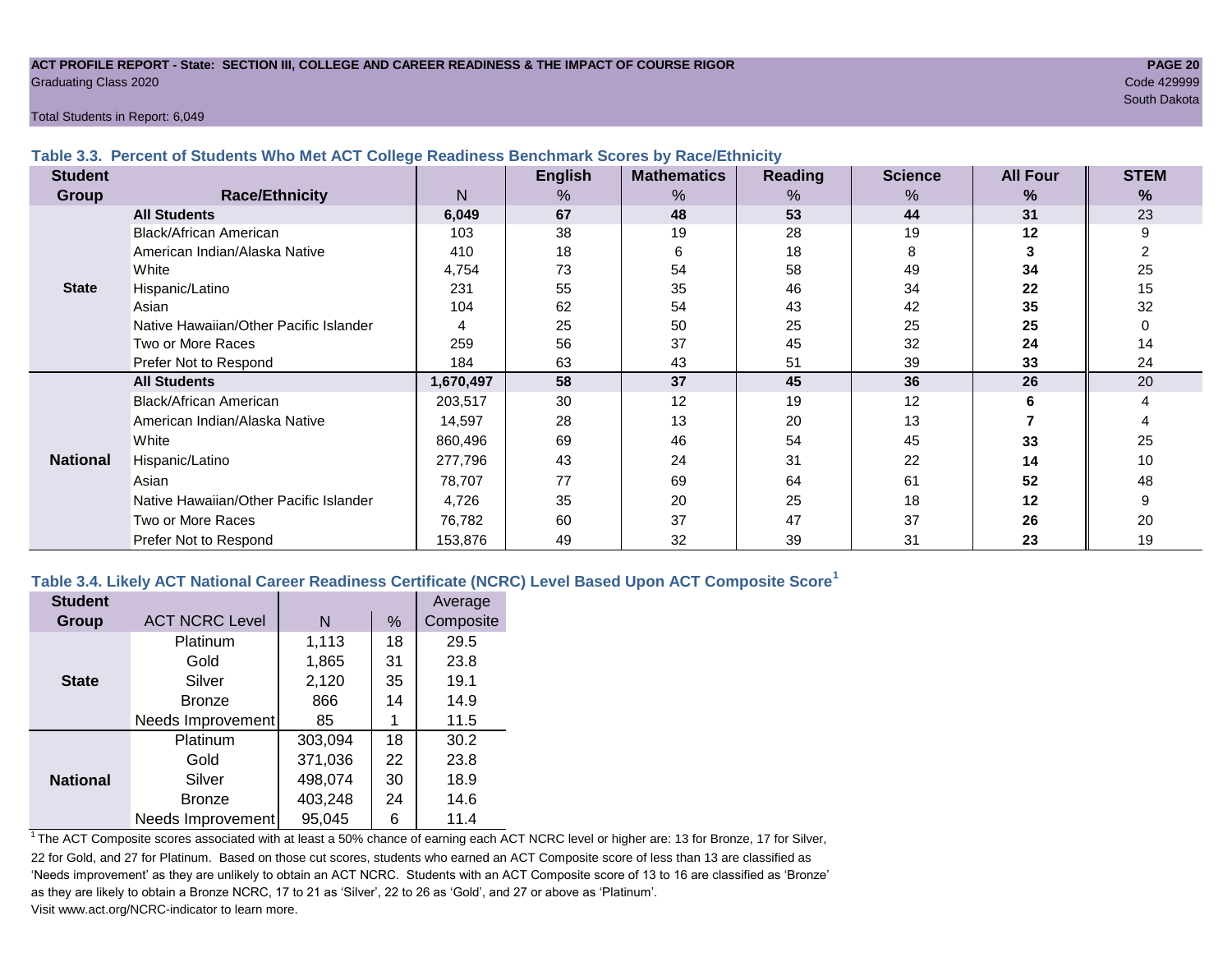#### **ACT PROFILE REPORT - State: SECTION III, COLLEGE AND CAREER READINESS & THE IMPACT OF COURSE RIGOR PAGE 21** Graduating Class 2020 Code 429999

#### Total Students in Report: 6,049

| <b>Student</b>  | <b>Curriculum</b>         | N       | <b>English</b> |      | <b>Mathematics</b> |      | <b>Reading</b> |      |    | <b>Science</b> | <b>Composite</b> |      | <b>STEM</b> |      |
|-----------------|---------------------------|---------|----------------|------|--------------------|------|----------------|------|----|----------------|------------------|------|-------------|------|
| <b>Group</b>    | <b>Taken</b>              |         | %              | Avg  | %                  | Avg  | %              | Avg  | %  | Avg            | %                | Avg  | %           | Avg  |
|                 | Core or More <sup>2</sup> | 5.155   |                | 21.3 | 52                 | 21.9 | 56             | 22.8 | 47 | 22.3           | 34               | 22.2 | 25          | 22.3 |
| State           | Less than Core            | 683     | 49             | 18.5 | 31                 | 19.4 | 39             | 20.5 | דה | 20.7           | 16               | 19.8 | 12          | 20.0 |
|                 | Missing <sup>®</sup>      | 211     | 27             | 15.3 | 18                 | 17.1 | 23             | 17.9 | 14 | 17.8           | 10               | 17.2 |             | 17.7 |
|                 | Core or More              | 928,969 | 71             | 21.9 | 49                 | 21.7 | 55             | 23.0 | 46 | 22.7           | 35               | 22.3 | דר          | 22.2 |
| <b>National</b> | Less than Core            | 316,044 | 47             | 18.3 | 27                 | 18.9 | 35             | 19.7 | 26 | 19.2           | 18               | 19.2 | 13          | 19.3 |
| $\sim$ $-$      | Missing                   | 425,484 | 37             | 16.5 | 20                 | 17.9 | 28             | 18.4 | 21 | 18.7           | 13               | 17.9 | ດ           | 18.3 |

South Dakota

#### **Table 3.5. College Readiness Benchmark Percent and Average ACT Scores by Overall High School Curriculum**

 $1$  "Curriculum Taken" reflects overall high school curriculum in this table.

<sup>2</sup> "Core or More" results correspond to students taking four or more years of English AND three or more years each of math, social studies, and natural science.

 $3$  Zero years or no coursework information reported in one or more content areas.

<sup>4</sup> Composite College Readiness Benchmark % results reflect students who met all four subject-area benchmarks.

#### **Table 3.6. College Readiness Benchmark Percent and Average ACT Scores by Content-Specific Curriculum**

| <b>Student</b>  | <b>Curriculum</b>         | <b>English</b> |    |      | . .      | <b>Mathematics</b> |      |           | <b>Reading</b> |      |           | <b>Science</b> |      |  |
|-----------------|---------------------------|----------------|----|------|----------|--------------------|------|-----------|----------------|------|-----------|----------------|------|--|
| <b>Group</b>    | <b>Taken</b>              | N              | %  | Avg  | N        | $\%$               | Avg  |           | %              | Avg  | N         | %              | Avg  |  |
|                 | Core or More <sup>2</sup> | 5,651          | 69 | 21.0 | 5.680    | 51                 | 21.8 | 5.726     | 55             | 22.6 | 5,530     | 46             | 22.1 |  |
| <b>State</b>    | Less than Core            | 193            | 54 | 18.5 | 161      |                    | 16.8 | 120       | 43             | 20.8 | 314       | 28             | 20.1 |  |
|                 | Missing <sup>3</sup>      | 205            | 26 | 15.3 | 208      | 18                 | 17.2 | 203       | 22             | 17.9 | 205       | 13             | 17.7 |  |
|                 | Core or More              | .187.829       | 66 | 21.2 | .190.473 | 45                 | 21.2 | 1,110,515 | 52             | 22.4 | 1,078,635 | 44             | 21.9 |  |
| <b>National</b> | Less than Core            | 72.962         | 34 | 16.0 | 63.026   |                    | 16.1 | 143,537   | 36             | 19.8 | 174.503   | 20             | 18.3 |  |
|                 | Missing                   | 409,706        | 38 | 16.6 | 416,998  | 20                 | 17.9 | 416,445   | 28             | 18.4 | 417,359   | 21             | 18.1 |  |

<sup>1</sup> "Curriculum Taken" reflects content-specific curriculum in this table.

<sup>2</sup> "Core or More" results correspond to students taking four or more years of English or three or more years of math, social studies, or natural science, respectively.

For instance, Reading "Core or More" results correspond to students taking three or more years of social studies, regardless of courses taken in other content areas.

 $3$  Zero years or no coursework information reported in the specified content area.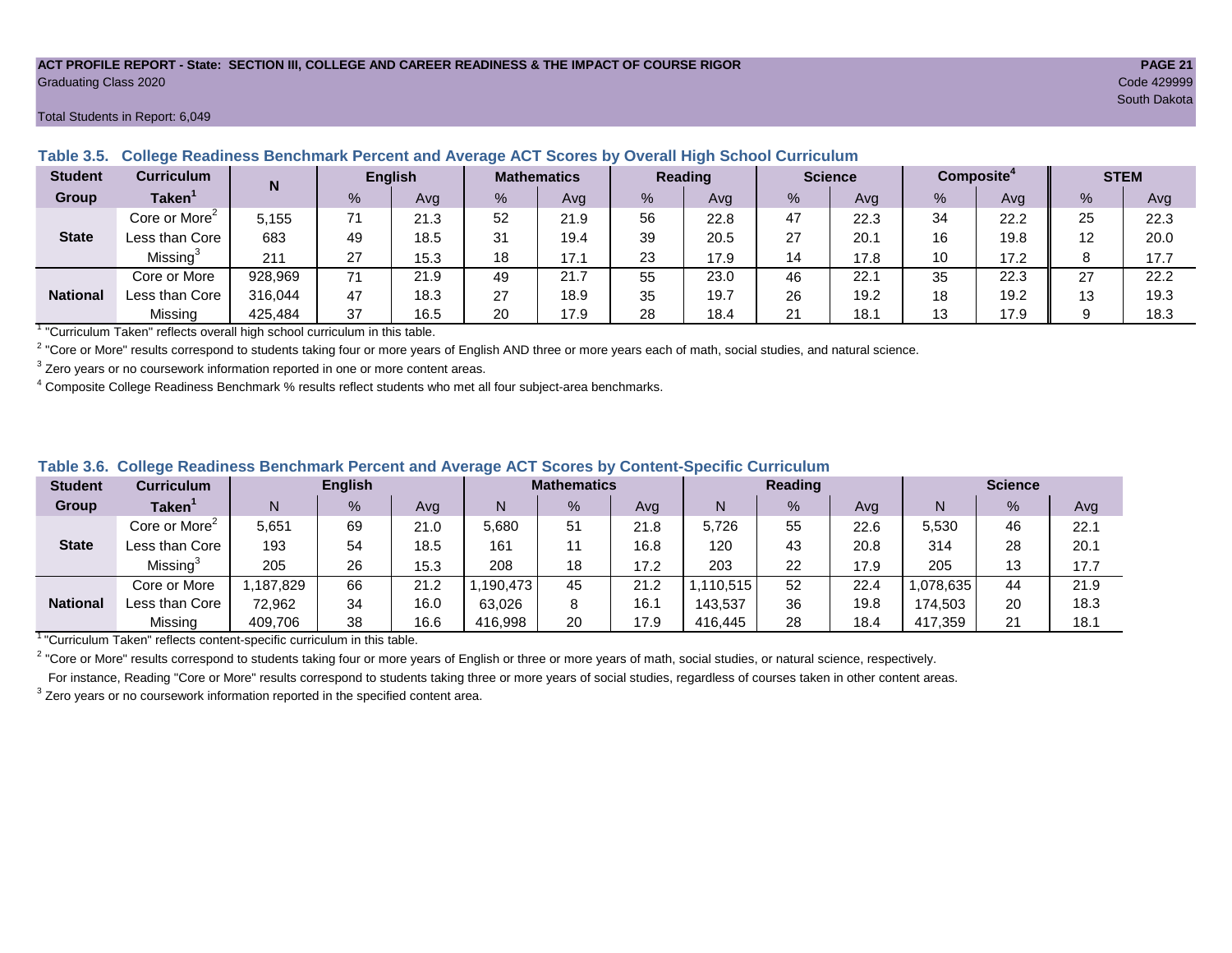#### **ACT PROFILE REPORT - State: SECTION III, COLLEGE AND CAREER READINESS & THE IMPACT OF COURSE RIGOR PAGE 22** Graduating Class 2020 Code 429999

South Dakota (1999) and the state of the state of the state of the state of the state of the South Dakota (199

Total Students in Report: 6,049

#### **Table 3.7. College Readiness Benchmark (CRB) Percent and Average ACT Scores by Common Course Patterns**

| <b>Course Pattern</b>                            |       |                       | <b>State</b> |                  |              | <b>National</b>       |         |                  |  |  |  |
|--------------------------------------------------|-------|-----------------------|--------------|------------------|--------------|-----------------------|---------|------------------|--|--|--|
|                                                  |       | <b>Percent Taking</b> | Avg ACT      | Percent Who Met  |              | <b>Percent Taking</b> | Avg ACT | Percent Who Met  |  |  |  |
| <b>ENGLISH COURSE PATTERN</b>                    | N.    | Pattern               | English      | <b>Benchmark</b> | $\mathsf{N}$ | Pattern               | English | <b>Benchmark</b> |  |  |  |
| Eng 9, Eng 10, Eng 11, Eng 12, & Other English   | 1,685 | 28                    | 21.8         | 73               | 257,237      | 15                    | 22.2    | 72               |  |  |  |
| Eng 9, Eng 10, Eng 11, Eng 12                    | 3,966 | 66                    | 20.7         | 67               | 930,592      | 56                    | 21.0    | 65               |  |  |  |
| Less than 4 years of English                     | 193   | 3                     | 18.5         | 54               | 72,962       | 4                     | 16.0    | 34               |  |  |  |
| Zero years / no English courses reported         | 205   | 3                     | 15.3         | 26               | 409,706      | 25                    | 16.6    | 38               |  |  |  |
|                                                  |       |                       |              |                  |              |                       |         |                  |  |  |  |
|                                                  |       | <b>Percent Taking</b> | Avg ACT      | Percent Who Met  |              | <b>Percent Taking</b> | Avg ACT | Percent Who Met  |  |  |  |
| <b>MATHEMATICS COURSE PATTERN</b>                | N     | Pattern               | Math         | <b>Benchmark</b> | $\mathsf{N}$ | Pattern               | Math    | <b>Benchmark</b> |  |  |  |
| Alg 1, Alg 2, Geom, Trig, & Calc                 | 248   | 4                     | 24.2         | 69               | 70,252       | 4                     | 23.2    | 62               |  |  |  |
| Alg 1, Alg 2, Geom, Trig, & Other Adv Math       | 425   | $\overline{7}$        | 22.4         | 60               | 94,371       | 6                     | 21.5    | 51               |  |  |  |
| Alg 1, Alg 2, Geom, & Trig                       | 278   | 5                     | 20.1         | 38               | 62,504       | 4                     | 18.8    | 26               |  |  |  |
| Alg 1, Alg 2, Geom, & Other Adv Math             | 1,314 | 22                    | 21.4         | 49               | 248,009      | 15                    | 19.1    | 28               |  |  |  |
| Other comb of 4 or more years of Math            | 2,155 | 36                    | 23.6         | 66               | 500,040      | 30                    | 23.9    | 64               |  |  |  |
| Alg 1, Alg 2, & Geom                             | 881   | 15                    | 18.0         | 17               | 142,387      | 9                     | 16.7    | 9                |  |  |  |
| Other comb of 3 or 3.5 years of Math             | 379   | 6                     | 20.1         | 35               | 72,910       | 4                     | 19.5    | 32               |  |  |  |
| Less than 3 years of Math                        | 161   | 3                     | 16.8         | 11               | 63,026       | 4                     | 16.1    | 8                |  |  |  |
| Zero years / no Math courses reported            | 208   | 3                     | 17.2         | 18               | 416,998      | 25                    | 17.9    | 20               |  |  |  |
|                                                  |       |                       |              |                  |              |                       |         |                  |  |  |  |
|                                                  |       | <b>Percent Taking</b> | Avg ACT      | Percent Who Met  |              | <b>Percent Taking</b> | Avg ACT | Percent Who Met  |  |  |  |
| SOCIAL SCIENCE COURSE PATTERN                    | N     | Pattern               | Reading      | <b>Benchmark</b> | $\mathsf{N}$ | Pattern               | Reading | <b>Benchmark</b> |  |  |  |
| US Hist, World Hist, Am Gov, & Other Hist        | 21    | 0                     | 23.4         | 67               | 36,866       | $\overline{2}$        | 22.5    | 52               |  |  |  |
| Other comb of 4 or more years Social Science     | 4,247 | 70                    | 22.9         | 57               | 630,097      | 38                    | 22.9    | 55               |  |  |  |
| US Hist, World Hist, & Am Gov                    | 92    | $\overline{2}$        | 21.3         | 40               | 87,562       | 5                     | 20.0    | 37               |  |  |  |
| Other comb of 3 or 3.5 years of Social Science   | 1,366 | 23                    | 21.8         | 48               | 355,990      | 21                    | 22.0    | 49               |  |  |  |
| Less than 3 years of Social Science              | 120   | 2                     | 20.8         | 43               | 143,537      | 9                     | 19.8    | 36               |  |  |  |
| Zero years / no Social Science courses reported  | 203   | 3                     | 17.9         | 22               | 416,445      | 25                    | 18.4    | 28               |  |  |  |
|                                                  |       |                       |              |                  |              |                       |         |                  |  |  |  |
|                                                  |       | <b>Percent Taking</b> | Avg ACT      | Percent Who Met  |              | <b>Percent Taking</b> | Avg ACT | Percent Who Met  |  |  |  |
| NATURAL SCIENCE COURSE PATTERN                   | N.    | Pattern               | Science      | <b>Benchmark</b> | N            | Pattern               | Science | <b>Benchmark</b> |  |  |  |
| Gen Sci <sup>1</sup> , Bio, Chem, & Phys         | 2,616 | 43                    | 22.7         | 51               | 535,756      | 32                    | 22.6    | 50               |  |  |  |
| Bio, Chem, Phys                                  | 774   | 13                    | 23.6         | 57               | 159,423      | 10                    | 23.6    | 56               |  |  |  |
| Gen Sci <sup>1</sup> , Bio, Chem                 | 1,996 | 33                    | 20.9         | 36               | 347,034      | 21                    | 20.3    | 32               |  |  |  |
| Other comb of 3 years of Natural Science         | 144   | $\overline{2}$        | 21.2         | 33               | 36,422       | 2                     | 19.0    | 24               |  |  |  |
| Less than 3 years of Natural Science             | 314   | 5                     | 20.1         | 28               | 174,503      | 10                    | 18.3    | 20               |  |  |  |
| Zero years / no Natural Science courses reported | 205   | 3                     | 17.7         | 13               | 417,359      | 25                    | 18.1    | 21               |  |  |  |

<sup>1</sup>Includes General, Physical and Earth Sciences.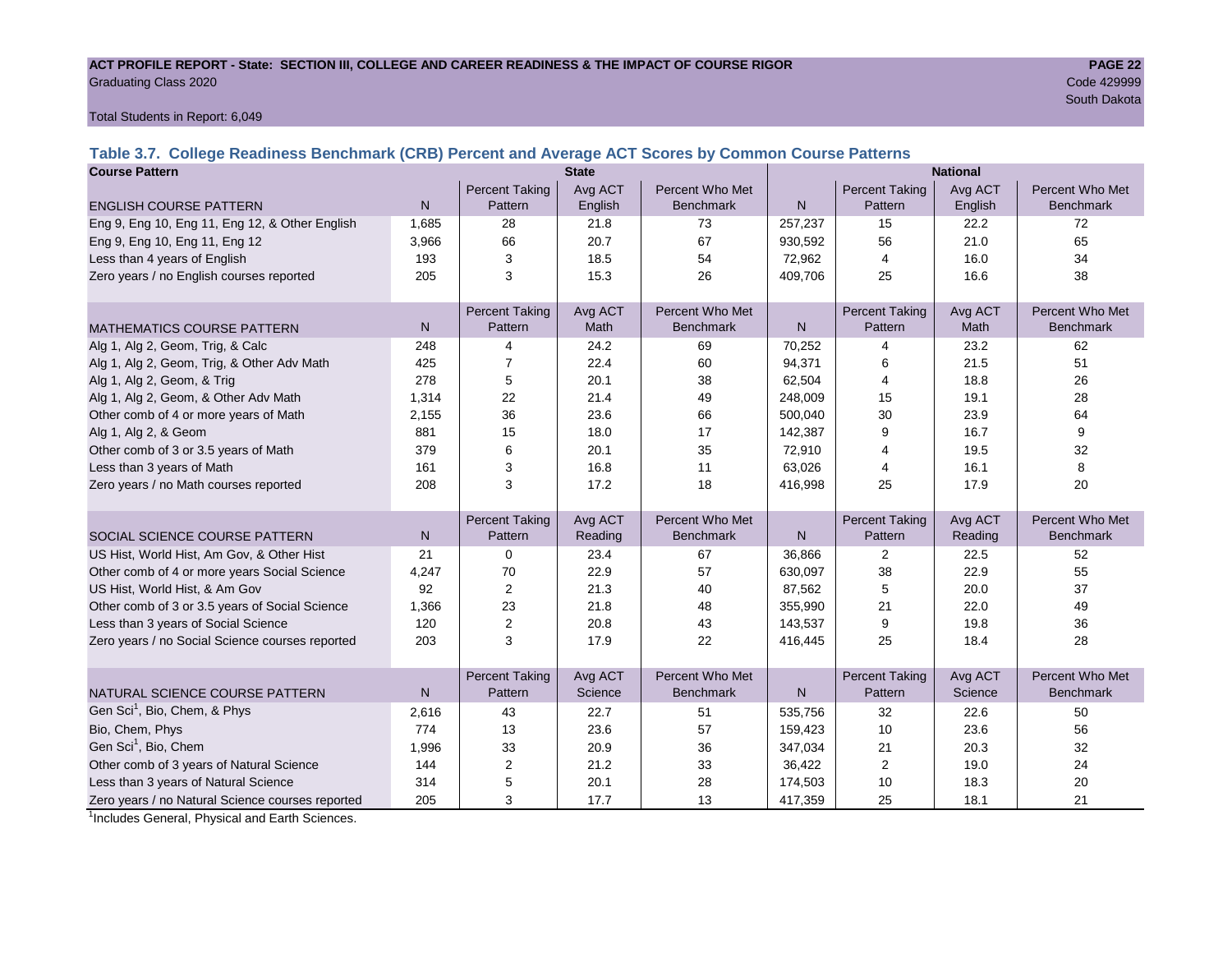#### **ACT PROFILE REPORT - State: SECTION III, COLLEGE AND CAREER READINESS & THE IMPACT OF COURSE RIGOR PAGE 23** Graduating Class 2020 Code 429999

South Dakota

#### Total Students in Report: 6,049

**Table 3.8. College Readiness Benchmark (CRB) Percent and Average ACT Scores for Gender by Common Course Patterns**

| <b>Course Pattern</b>                            |       |                         | <b>Males</b> |                  |              |                | <b>Females</b> |                  |                |                | Other Responses <sup>1</sup> |                  |
|--------------------------------------------------|-------|-------------------------|--------------|------------------|--------------|----------------|----------------|------------------|----------------|----------------|------------------------------|------------------|
|                                                  |       |                         | <b>ACT</b>   | % Who Met        |              |                | <b>ACT</b>     | % Who Met        |                |                | <b>ACT</b>                   | % Who Met        |
| <b>ENGLISH COURSE PATTERN</b>                    | N     | Percent                 | English      | <b>Benchmark</b> | $\mathsf{N}$ | Percent        | English        | <b>Benchmark</b> | N              | Percent        | English                      | <b>Benchmark</b> |
| Eng 9, Eng 10, Eng 11, Eng 12, & Other English   | 626   | 24                      | 22.1         | 74               | 1,055        | 31             | 21.7           | 72               | 4              | 29             | 18.8                         | 25               |
| Eng 9, Eng 10, Eng 11, Eng 12                    | 1,799 | 69                      | 20.3         | 64               | 2,161        | 63             | 21.0           | 70               | 6              | 43             | 27.2                         | 83               |
| Less than 4 years of English                     | 85    | 3                       | 18.1         | 48               | 108          | 3              | 18.8           | 59               | 0              | $\mathbf 0$    |                              |                  |
| Zero years / no English courses reported         | 96    | 4                       | 15.2         | 23               | 105          | 3              | 15.4           | 29               | 4              | 29             | 15.5                         | 50               |
|                                                  |       |                         | <b>ACT</b>   | % Who Met        |              |                | <b>ACT</b>     | % Who Met        |                |                | <b>ACT</b>                   | % Who Met        |
| <b>MATHEMATICS COURSE PATTERN</b>                | N     | Percent                 | Math         | <b>Benchmark</b> | N            | Percent        | Math           | <b>Benchmark</b> | N              | Percent        | Math                         | <b>Benchmark</b> |
| Alg 1, Alg 2, Geom, Trig, & Calc                 | 114   | 4                       | 25.0         | 70               | 134          | 4              | 23.5           | 68               | 0              | 0              |                              |                  |
| Alg 1, Alg 2, Geom, Trig, & Other Adv Math       | 155   | 6                       | 23.4         | 71               | 269          | 8              | 21.9           | 53               | 1              | $\overline{7}$ | 23.0                         | 100              |
| Alg 1, Alg 2, Geom, & Trig                       | 114   | 4                       | 20.7         | 44               | 164          | 5              | 19.7           | 34               | 0              | $\mathbf 0$    |                              |                  |
| Alg 1, Alg 2, Geom, & Other Adv Math             | 481   | 18                      | 22.5         | 60               | 830          | 24             | 20.8           | 43               | 3              | 21             | 19.0                         | $\mathbf 0$      |
| Other comb of 4 or more years of Math            | 1,035 | 40                      | 24.4         | 70               | 1,117        | 33             | 22.9           | 62               | 3              | 21             | 28.7                         | 100              |
| Alg 1, Alg 2, & Geom                             | 373   | 14                      | 18.5         | 22               | 505          | 15             | 17.6           | 13               | 3              | 21             | 19.3                         | 33               |
| Other comb of 3 or 3.5 years of Math             | 166   | 6                       | 20.2         | 38               | 213          | 6              | 20.0           | 32               | 0              | $\mathbf 0$    |                              |                  |
| Less than 3 years of Math                        | 70    | 3                       | 17.0         | 14               | 91           | 3              | 16.6           | 8                | 0              | $\mathbf 0$    |                              |                  |
| Zero years / no Math courses reported            | 98    | 4                       | 17.4         | 19               | 106          | 3              | 17.2           | 17               | 4              | 29             | 14.8                         | $\mathbf 0$      |
|                                                  |       |                         | <b>ACT</b>   | % Who Met        |              |                | <b>ACT</b>     | % Who Met        |                |                | <b>ACT</b>                   | % Who Met        |
| SOCIAL SCIENCE COURSE PATTERN                    | N     | Percent                 | Reading      | <b>Benchmark</b> | N.           | Percent        | Reading        | <b>Benchmark</b> | $\mathsf{N}$   | Percent        | Reading                      | <b>Benchmark</b> |
| US Hist, World Hist, Am Gov, & Other Hist        | 11    | $\mathbf 0$             | 24.1         | 73               | 10           | 0              | 22.6           | 60               | 0              | 0              |                              |                  |
| Other comb of 4 or more years Social Science     | 1,738 | 67                      | 22.8         | 57               | 2,502        | 73             | 22.9           | 58               | $\overline{7}$ | 50             | 24.0                         | 43               |
| US Hist, World Hist, & Am Gov                    | 54    | $\overline{2}$          | 21.0         | 41               | 38           | $\mathbf{1}$   | 21.7           | 39               | 0              | 0              |                              |                  |
| Other comb of 3 or 3.5 years of Social Science   | 648   | 25                      | 21.5         | 46               | 715          | 21             | 22.0           | 49               | 3              | 21             | 26.0                         | 67               |
| Less than 3 years of Social Science              | 59    | $\overline{2}$          | 21.3         | 44               | 61           | $\overline{2}$ | 20.4           | 41               | $\mathbf 0$    | $\mathbf 0$    |                              |                  |
| Zero years / no Social Science courses reported  | 96    | $\overline{\mathbf{4}}$ | 17.9         | 21               | 103          | 3              | 17.9           | 23               | $\overline{4}$ | 29             | 16.8                         | 25               |
|                                                  |       |                         | <b>ACT</b>   | % Who Met        |              |                | <b>ACT</b>     | % Who Met        |                |                | <b>ACT</b>                   | % Who Met        |
| NATURAL SCIENCE COURSE PATTERN                   | N     | Percent                 | Science      | <b>Benchmark</b> | N.           | Percent        | Science        | <b>Benchmark</b> | $\mathsf{N}$   | Percent        | Science                      | <b>Benchmark</b> |
| Gen Sci <sup>2</sup> , Bio, Chem, & Phys         | 1,244 | 48                      | 23.3         | 55               | 1,366        | 40             | 22.1           | 47               | 6              | 43             | 23.8                         | 50               |
| Bio, Chem, Phys                                  | 328   | 13                      | 24.3         | 59               | 445          | 13             | 23.0           | 55               |                | $\overline{7}$ | 16.0                         | $\mathbf 0$      |
| Gen Sci <sup>1</sup> , Bio, Chem                 | 723   | 28                      | 21.2         | 40               | 1,273        | 37             | 20.7           | 33               | 0              | $\mathbf 0$    |                              |                  |
| Other comb of 3 years of Natural Science         | 85    | 3                       | 21.7         | 39               | 58           | $\overline{2}$ | 20.2           | 22               |                | $\overline{7}$ | 35.0                         | 100              |
| Less than 3 years of Natural Science             | 129   | 5                       | 20.3         | 29               | 183          | 5              | 19.8           | 27               | 2              | 14             | 25.5                         | 50               |
| Zero years / no Natural Science courses reported | 97    | 4                       | 18.0         | 13               | 104          | 3              | 17.6           | 13               | 4              | 29             | 16.5                         | $\mathbf 0$      |

<sup>1</sup> 'Other Responses' include 'Another Gender', 'Prefer Not to Respond', and missing values.

 $2$  Includes General, Physical and Earth Sciences.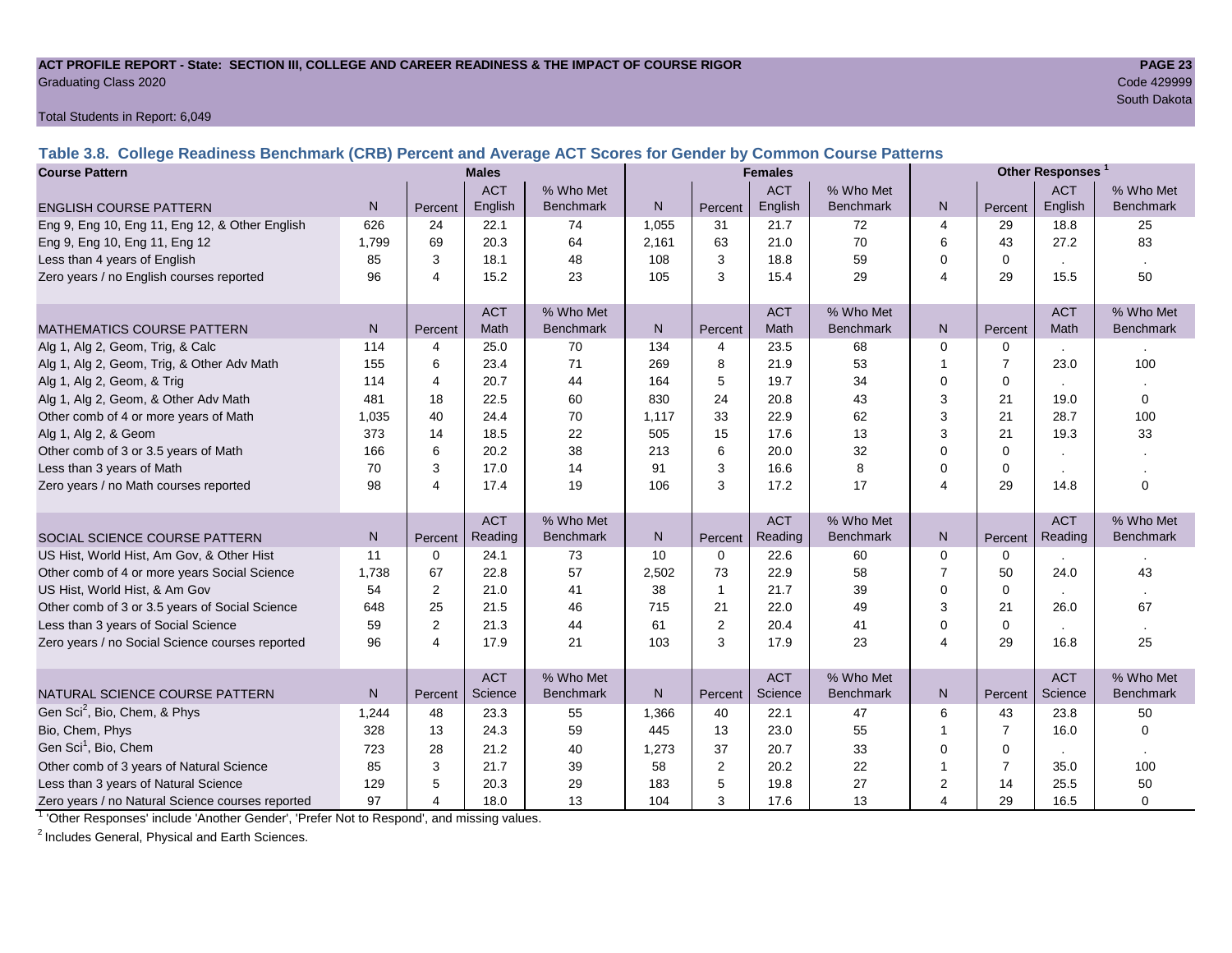## This page intentionally left blank.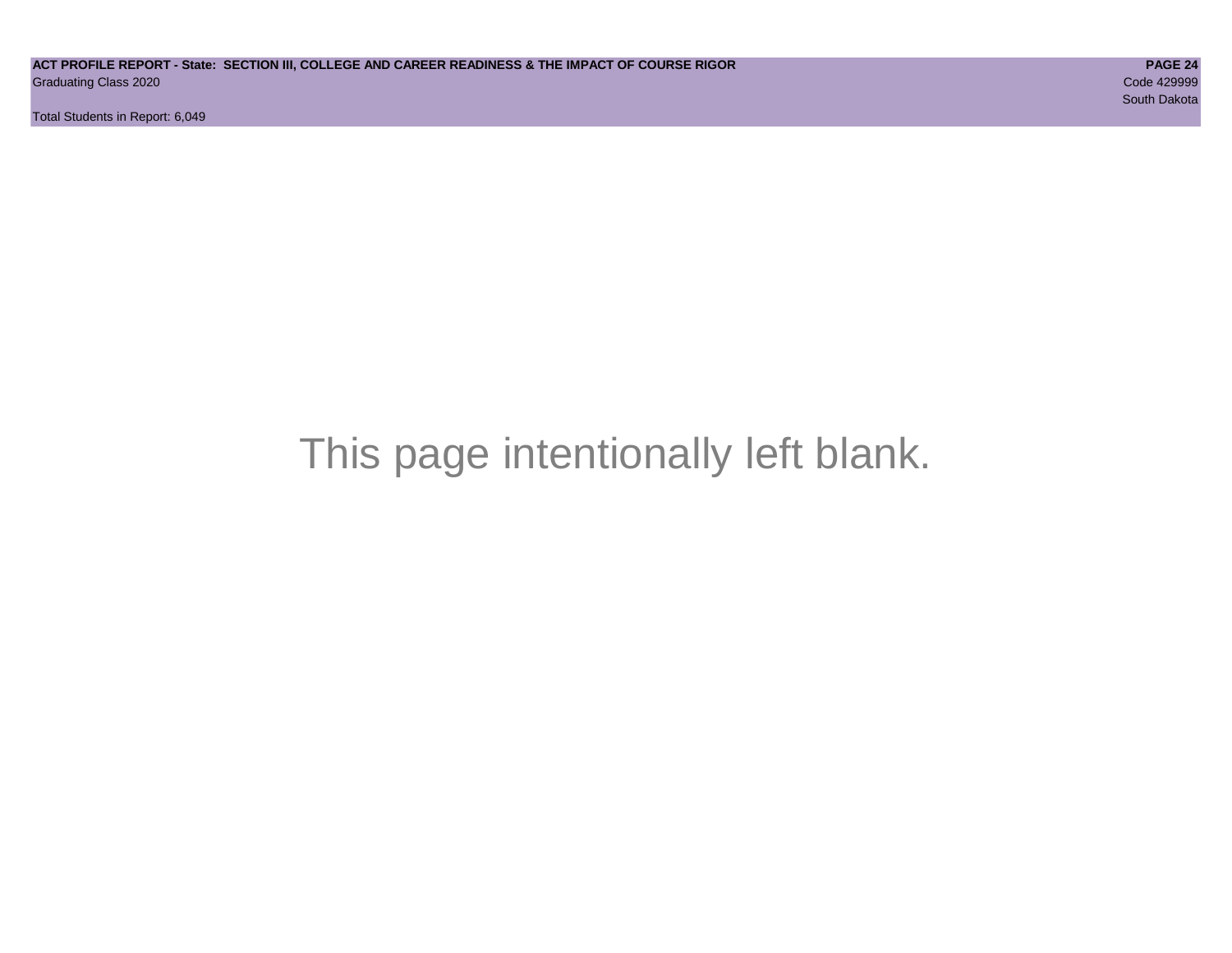# Section IV Career and Educational Aspirations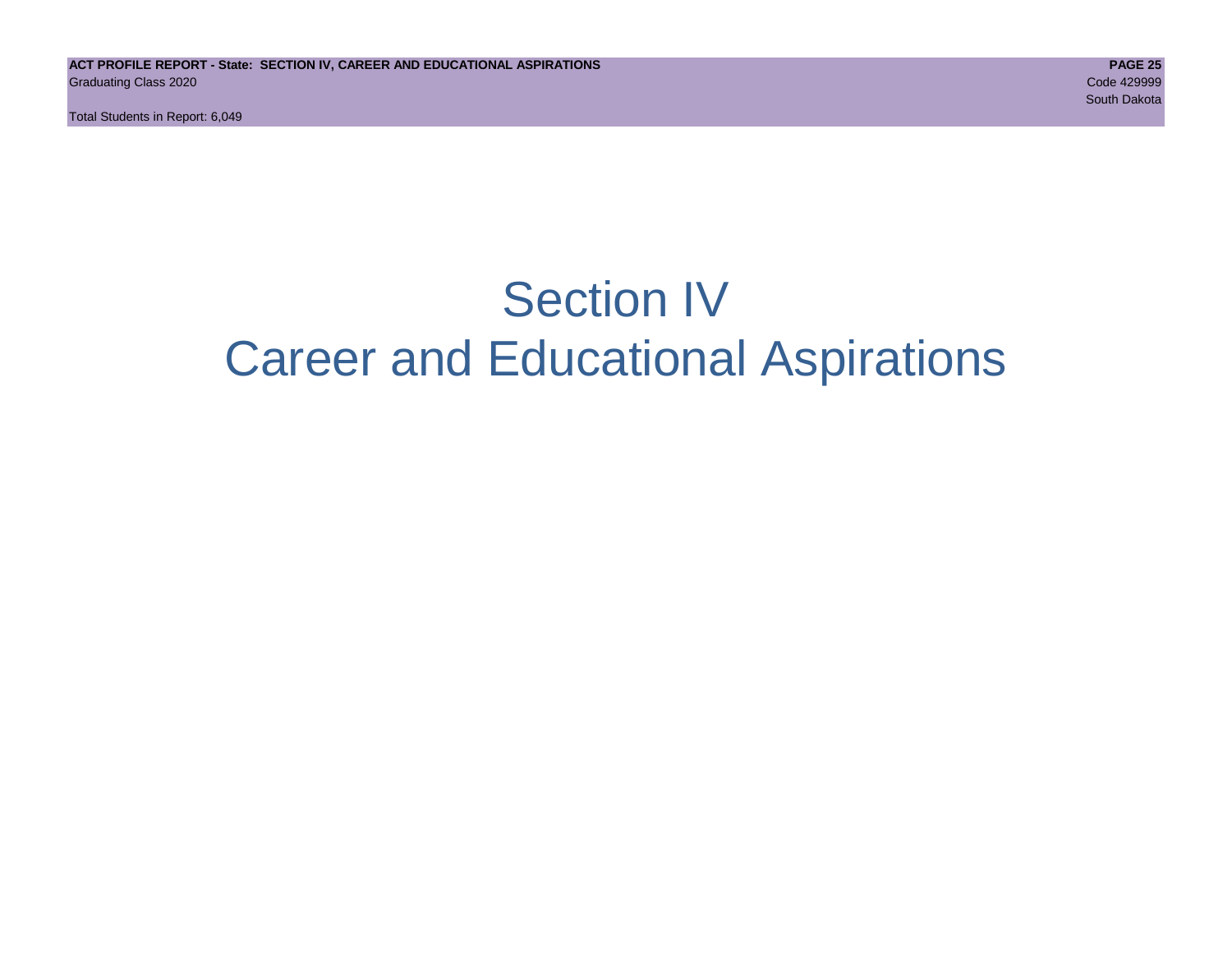#### **ACT PROFILE REPORT - State: SECTION IV, CAREER AND EDUCATIONAL ASPIRATIONS PAGE 26** Graduating Class 2020 Code 429999

#### Total Students in Report: 6,049





\*Missing columns reflect combinations of race/ethnicity and postsecondary aspiration in which one or both indicators are missing.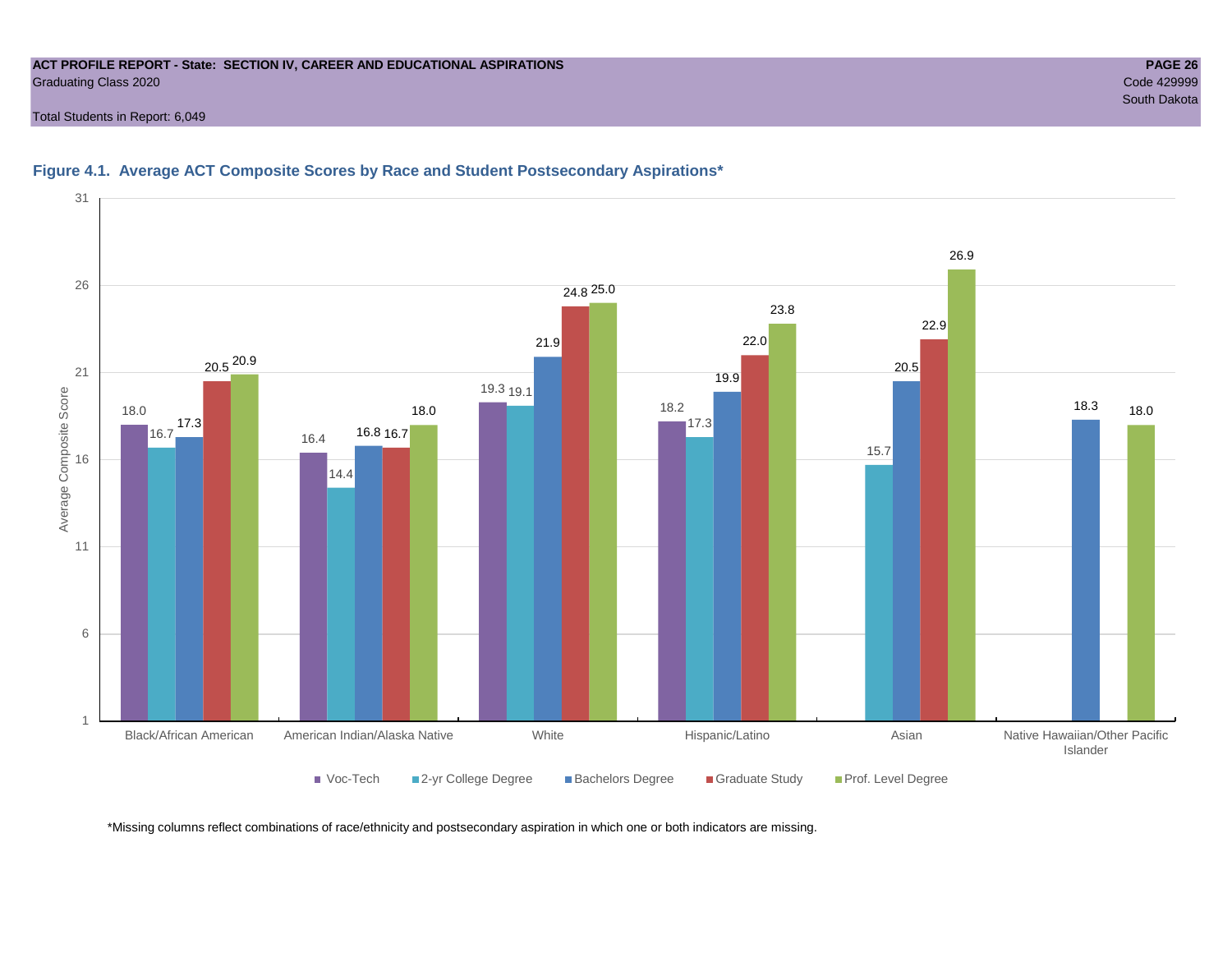#### **ACT PROFILE REPORT - State: SECTION IV, CAREER AND EDUCATIONAL ASPIRATIONS PAGE 27** Graduating Class 2020 Code 429999

## South Dakota

#### Total Students in Report: 6,049

**Table 4.1. Distribution of Planned Educational Majors for All Students by College Plans**

|                                              |                | <b>All Students</b>  |                 | Plan on 2 Years or Less of College |                       |                 | Plan on 4 Years or More of College |          |                 |  |
|----------------------------------------------|----------------|----------------------|-----------------|------------------------------------|-----------------------|-----------------|------------------------------------|----------|-----------------|--|
| <b>Planned Educational Major</b>             | N <sup>1</sup> | Percent <sup>2</sup> | Avg ACT<br>Comp | N                                  | Percent               | Avg ACT<br>Comp | N                                  | Percent  | Avg ACT<br>Comp |  |
| Agriculture & Natural Resources Conservation | 236            | $\Lambda$            | 20.8            | 45                                 | 9                     | 18.9            | 178                                |          | 21.5            |  |
| Architecture                                 | 83             |                      | 22.2            | 11                                 | 2                     | 20.1            | 71                                 |          | 22.6            |  |
| Area, Ethnic, & Multidisciplinary Studies    | 8              | $\Omega$             | 19.9            | 2                                  | $\Omega$              | 17.0            | 6                                  | $\Omega$ | 20.8            |  |
| Arts: Visual & Performing                    | 233            |                      | 22.2            | 21                                 | $\boldsymbol{\Delta}$ | 18.9            | 196                                |          | 22.7            |  |
| <b>Business</b>                              | 440            |                      | 21.2            | 39                                 |                       | 19.2            | 380                                | 8        | 21.5            |  |
| Communications                               | 45             |                      | 21.6            | 3                                  | 1                     | 18.3            | 40                                 |          | 21.7            |  |
| Community, Family, & Personal Services       | 109            | 2                    | 19.5            | 20                                 | Δ                     | 18.4            | 84                                 | 2        | 19.7            |  |
| <b>Computer Science &amp; Mathematics</b>    | 232            |                      | 23.8            | 15                                 | 3                     | 17.3            | 211                                |          | 24.4            |  |
| Education                                    | 412            |                      | 20.9            | 7                                  |                       | 18.7            | 387                                | 8        | 21.0            |  |
| Engineering                                  | 378            | 6                    | 24.4            | 23                                 | 4                     | 19.2            | 347                                | 7        | 24.8            |  |
| Engineering Technology & Drafting            | 60             |                      | 20.7            | 20                                 | $\overline{4}$        | 19.0            | 34                                 |          | 21.9            |  |
| English & Foreign Languages                  | 60             |                      | 25.0            | $\Omega$                           | $\Omega$              |                 | 56                                 |          | 25.4            |  |
| Health Administration & Assisting            | 195            | 3                    | 19.0            | 33                                 | 6                     | 17.6            | 155                                | 3        | 19.4            |  |
| Health Sciences & Technologies               | 1,296          | 21                   | 21.9            | 97                                 | 19                    | 18.9            | 1,152                              | 23       | 22.3            |  |
| Philosophy, Religion, & Theology             | 21             | $\Omega$             | 21.7            |                                    | $\Omega$              | 22.0            | 19                                 | $\Omega$ | 21.9            |  |
| Repair, Production, & Construction           | 127            | 2                    | 18.9            | 79                                 | 15                    | 18.9            | 36                                 |          | 20.3            |  |
| Sciences: Biological & Physical              | 424            |                      | 24.5            | 6                                  |                       | 17.2            | 413                                | 8        | 24.7            |  |
| Social Sciences & Law                        | 369            | 6                    | 21.9            | 13                                 | $\overline{2}$        | 19.8            | 346                                |          | 22.0            |  |
| Undecided                                    | 1,135          | 19                   | 21.4            | 84                                 | 16                    | 18.9            | 904                                | 18       | 22.1            |  |
| No Response                                  | 186            | 3                    | 17.0            | 4                                  |                       | 15.3            | 9                                  | 0        | 20.4            |  |

1 2-Year and 4-Year "N" counts do not reflect "Missing" and "Other" college plans, therefore they may not add up to the N count for All Students.

<sup>2</sup> Percent of students tested within College Plan groups (All Students, 2-Year, 4-Year).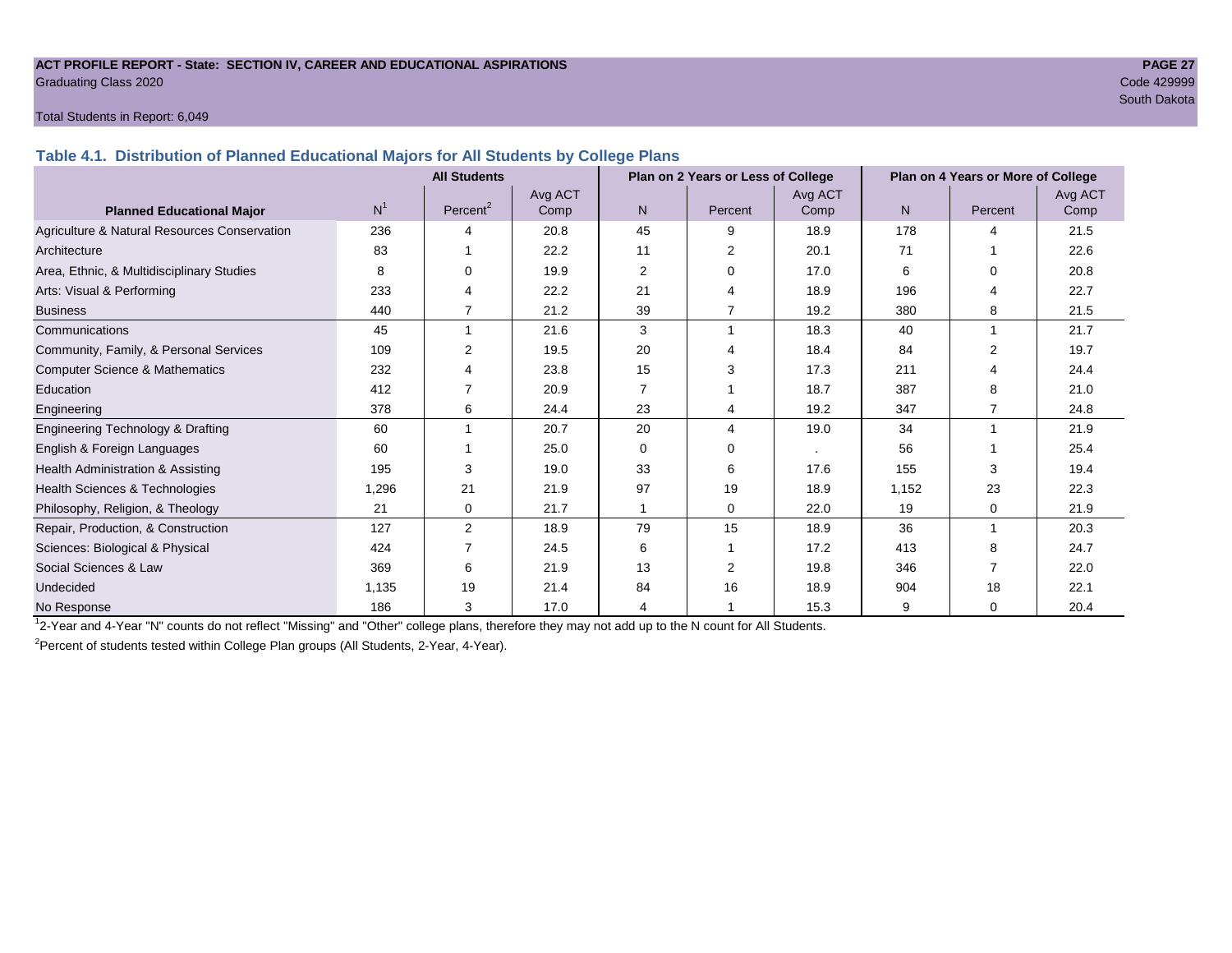#### **ACT PROFILE REPORT - State: SECTION IV, CAREER AND EDUCATIONAL ASPIRATIONS PAGE 28** Graduating Class 2020 Code 429999

#### Total Students in Report: 6,049

**Table 4.2. Average ACT Composite Scores for Racial/Ethnic Groups by Post-Secondary Educational Aspirations**

| <b>Educational Degree</b> | <b>All Racial/Ethnic Groups</b><br><b>Combined</b> |         | <b>Black/African American</b> |         | American Indian/ Alaska Native |         | White |         | Hispanic/Latino |         |  |
|---------------------------|----------------------------------------------------|---------|-------------------------------|---------|--------------------------------|---------|-------|---------|-----------------|---------|--|
| <b>Aspirations</b>        | N                                                  | Average | N.                            | Average | N                              | Average | N     | Average | N.              | Average |  |
| Voc-Tech                  | 150                                                | 19.2    |                               | 18.0    |                                | 16.4    | 124   | 19.3    | 6               | 18.2    |  |
| 2-yr College Degree       | 373                                                | 18.6    |                               | 16.7    | 21                             | 14.4    | 303   | 19.1    | 14              | 17.3    |  |
| <b>Bachelors Degree</b>   | 3,378                                              | 21.4    | 66                            | 17.3    | 157                            | 16.8    | 2,775 | 21.9    | 133             | 19.9    |  |
| <b>Graduate Study</b>     | 604                                                | 24.3    | 6                             | 20.5    | 24                             | 16.7    | 508   | 24.8    | 22              | 22.0    |  |
| Prof. Level Degree        | 1,042                                              | 24.5    | 18                            | 20.9    | 41                             | 18.0    | 835   | 25.0    | 39              | 23.8    |  |
| Other                     | 61                                                 | 18.0    |                               | 25.0    |                                | 13.9    | 42    | 18.9    |                 | 15.5    |  |
| No Response               | 441                                                | 18.4    |                               | 18.5    | 152                            | 14.6    | 167   | 21.6    | 13              | 17.4    |  |

| <b>All Racial/Ethnic Groups</b><br><b>Combined</b><br><b>Educational Degree</b> |       | <b>Asian</b> |              | Native Hawaiian/<br><b>Other Pacific Islander</b> |    | Two or more races |     | Prefer not to respond/<br><b>No Response</b> |    |         |
|---------------------------------------------------------------------------------|-------|--------------|--------------|---------------------------------------------------|----|-------------------|-----|----------------------------------------------|----|---------|
| <b>Aspirations</b>                                                              | N     | Average      | $\mathsf{N}$ | Average                                           | N. | Average           | N.  | Average                                      | N  | Average |
| Voc-Tech                                                                        | 150   | 19.2         | $\Omega$     |                                                   |    |                   |     | 21.4                                         |    | 19.0    |
| 2-yr College Degree                                                             | 373   | 18.6         |              | 15.7                                              |    |                   | 15  | 17.0                                         | 6  | 19.5    |
| <b>Bachelors Degree</b>                                                         | 3,378 | 21.4         | 46           | 20.5                                              |    | 18.3              | 140 | 20.1                                         | 58 | 22.0    |
| <b>Graduate Study</b>                                                           | 604   | 24.3         | 11           | 22.9                                              |    |                   | 20  | 24.2                                         | 13 | 26.9    |
| Prof. Level Degree                                                              | 1,042 | 24.5         | 27           | 26.9                                              |    | 18.0              | 51  | 22.2                                         | 30 | 24.7    |
| Other                                                                           | 61    | 18.0         |              | 14.0                                              |    |                   |     | 19.3                                         |    | 14.0    |
| No Response                                                                     | 441   | 18.4         | 12           | 19.3                                              |    |                   | 22  | 17.5                                         |    | 19.0    |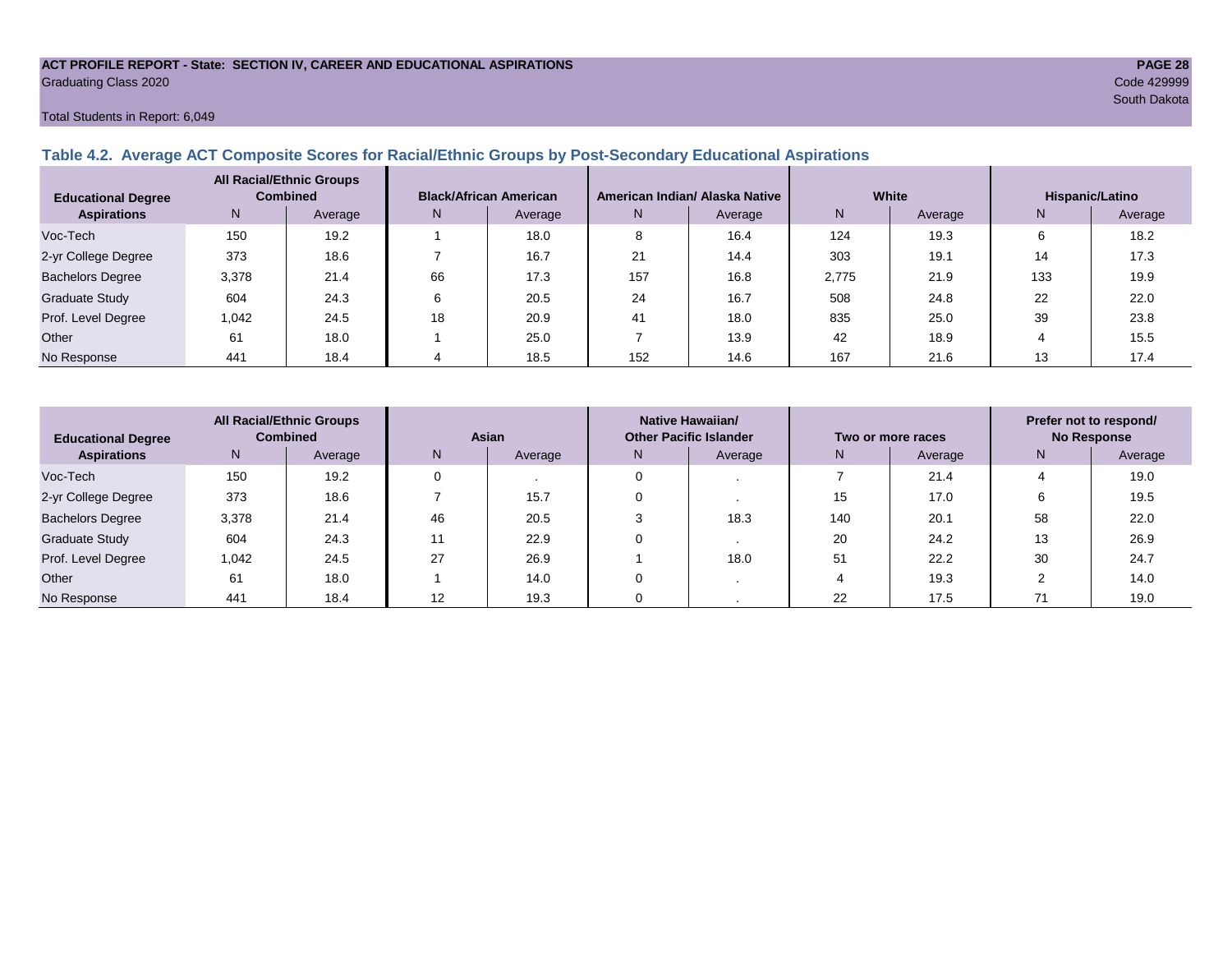### **ACT PROFILE REPORT - State: SECTION IV, CAREER AND EDUCATIONAL ASPIRATIONS PAGE 29** Graduating Class 2020 Code 429999

#### Total Students in Report: 6,049

#### **Table 4.3. Students' Score Report Preferences at Time of Testing**

|                                     |              |        |                           | <b>Percent of Students in</b> |                                           |                |           |           |       |                |                         |
|-------------------------------------|--------------|--------|---------------------------|-------------------------------|-------------------------------------------|----------------|-----------|-----------|-------|----------------|-------------------------|
|                                     |              |        | <b>Number of Students</b> |                               | <b>College Readiness Standards Ranges</b> |                |           |           |       |                |                         |
|                                     |              |        |                           | 2nd-6th                       |                                           |                |           |           |       |                |                         |
| Name                                | <b>State</b> | Total  | 1st Choice                | Choice                        | $01 - 12$                                 | $13 - 15$      | $16 - 19$ | $20 - 23$ | 24-27 | $28 - 32$      | 33-36                   |
| SOUTH DAKOTA STATE UNIVERSITY       | South Dakota | 1,885  | 909                       | 976                           | $\Omega$                                  | 7              | 23        | 32        | 23    | 13             | 2                       |
| UNIVERSITY OF SOUTH DAKOTA          | South Dakota | 1,419  | 502                       | 917                           | $\Omega$                                  | 6              | 24        | 31        | 26    | 12             | $\mathbf{1}$            |
| <b>BLACK HILLS STATE UNIVERSITY</b> | South Dakota | 547    | 194                       | 353                           | 3                                         | 10             | 33        | 29        | 18    | 6              |                         |
| NORTHERN STATE UNIVERSITY           | South Dakota | 422    | 169                       | 253                           | 1                                         | 8              | 26        | 33        | 20    | 11             | 1                       |
| <b>AUGUSTANA UNIVERSITY</b>         | South Dakota | 415    | 117                       | 298                           | 1                                         | $\overline{4}$ | 13        | 28        | 30    | 21             | 2                       |
| SOUTH DAKOTA SCH OF MINES/TECH      | South Dakota | 404    | 160                       | 244                           | $\Omega$                                  | $\overline{2}$ | 11        | 24        | 33    | 24             | 6                       |
| <b>DAKOTA STATE UNIVERSITY</b>      | South Dakota | 396    | 174                       | 222                           | $\Omega$                                  | 8              | 26        | 29        | 23    | 12             | $\overline{2}$          |
| UNIVERSITY OF MINNESOTA-TWIN CITIES | Minnesota    | 340    | 82                        | 258                           | $\Omega$                                  | $\overline{2}$ | 10        | 24        | 29    | 30             | 5                       |
| UNIVERSITY OF NEBRASKA AT LINCOLN   | Nebraska     | 340    | 73                        | 267                           | $\Omega$                                  | $\mathbf{1}$   | 12        | 25        | 34    | 24             | $\overline{\mathbf{4}}$ |
| UNIVERSITY OF SIOUX FALLS           | South Dakota | 339    | 70                        | 269                           | $\overline{0}$                            | 10             | 30        | 25        | 24    | 10             | $\mathbf{1}$            |
| LAKE AREA TECHNICAL INSTITUTE       | South Dakota | 318    | 134                       | 184                           | $\mathbf{1}$                              | 15             | 39        | 28        | 14    | 3              | $\mathbf 0$             |
| SOUTHEAST TECHNICAL INSTITUTE       | South Dakota | 306    | 114                       | 192                           | $\overline{2}$                            | 17             | 38        | 29        | 11    | 4              | 0                       |
| MITCHELL TECHNICAL INSTITUTE        | South Dakota | 222    | 77                        | 145                           | 3                                         | 12             | 48        | 25        | 11    | $\overline{2}$ | 0                       |
| NORTH DAKOTA STATE UNIVERSITY       | North Dakota | 202    | 56                        | 146                           | 0                                         | $\overline{2}$ | 22        | 33        | 27    | 13             | $\overline{2}$          |
| DAKOTA WESLEYAN UNIVERSITY          | South Dakota | 195    | 70                        | 125                           | $\overline{2}$                            | 8              | 37        | 31        | 17    | 5              | 0                       |
| MINNESOTA STATE UNIVERSITY MANKATO  | Minnesota    | 135    | 25                        | 110                           | $\Omega$                                  | $\overline{4}$ | 24        | 34        | 23    | 15             | $\overline{0}$          |
| WESTERN DAKOTA TECHNICAL INSTITUTE  | South Dakota | 109    | 44                        | 65                            | 6                                         | 24             | 33        | 27        | 8     | 2              | $\mathbf{1}$            |
| <b>ARIZONA STATE UNIVERSITY</b>     | Arizona      | 108    | 29                        | 79                            | $\mathbf{1}$                              | 8              | 19        | 37        | 21    | 11             | 3                       |
| <b>IOWA STATE UNIVERSITY</b>        | lowa         | 87     | 14                        | 73                            | $\Omega$                                  | 5              | 13        | 18        | 31    | 28             | 6                       |
| <b>NCAA ELIGIBILITY CENTER</b>      | Indiana      | 83     | 37                        | 46                            | $\overline{0}$                            | 6              | 17        | 28        | 37    | 10             | $\overline{2}$          |
| UNIVERSITY OF MINNESOTA-MORRIS      | Minnesota    | 83     | 28                        | 55                            | $\mathbf{1}$                              | 14             | 39        | 19        | 16    | 11             | $\mathbf 0$             |
| <b>CREIGHTON UNIVERSITY</b>         | Nebraska     | 79     | 20                        | 59                            | $\Omega$                                  | 3              | 8         | 25        | 25    | 32             | 8                       |
| UNIVERSITY OF IOWA                  | lowa         | 78     | 13                        | 65                            | 0                                         | $\mathbf{1}$   | 12        | 27        | 35    | 19             | 6                       |
| HASKELL INDIAN NATIONS UNIVERSITY   | Kansas       | 72     | 33                        | 39                            | 10                                        | 47             | 31        | 10        | 3     | $\Omega$       | 0                       |
| <b>MOUNT MARTY COLLEGE</b>          | South Dakota | 72     | 15                        | 57                            | $\mathbf{1}$                              | 3              | 29        | 35        | 21    | 10             | 1                       |
| <b>COLORADO STATE UNIVERSITY</b>    | Colorado     | 67     | 18                        | 49                            | $\Omega$                                  | 6              | 19        | 24        | 36    | 12             | 3                       |
| UNIVERSITY OF WYOMING               | Wyoming      | 67     | 15                        | 52                            | $\Omega$                                  | $\mathbf{1}$   | 19        | 33        | 36    | 10             | 0                       |
| <b>GRAND CANYON UNIVERSITY</b>      | Arizona      | 63     | 20                        | 43                            | $\Omega$                                  | $\overline{2}$ | 33        | 43        | 16    | 5              | $\overline{2}$          |
| <b>CHADRON STATE COLLEGE</b>        | Nebraska     | 62     | 26                        | 36                            | 3                                         | 15             | 31        | 27        | 21    | 3              | 0                       |
| UNIVERSITY OF NORTH DAKOTA          | North Dakota | 62     | 17                        | 45                            | $\Omega$                                  | 6              | 19        | 29        | 31    | 13             | $\overline{2}$          |
| <b>All Other Institutions</b>       |              | 2,750  | 712                       | 2,038                         | $\overline{2}$                            | 8              | 19        | 25        | 21    | 20             | 6                       |
| <b>Total</b>                        |              | 11,727 | 3,967                     | 7,760                         | 1                                         | 8              | 23        | 28        | 23    | 15             | 3                       |

South Dakota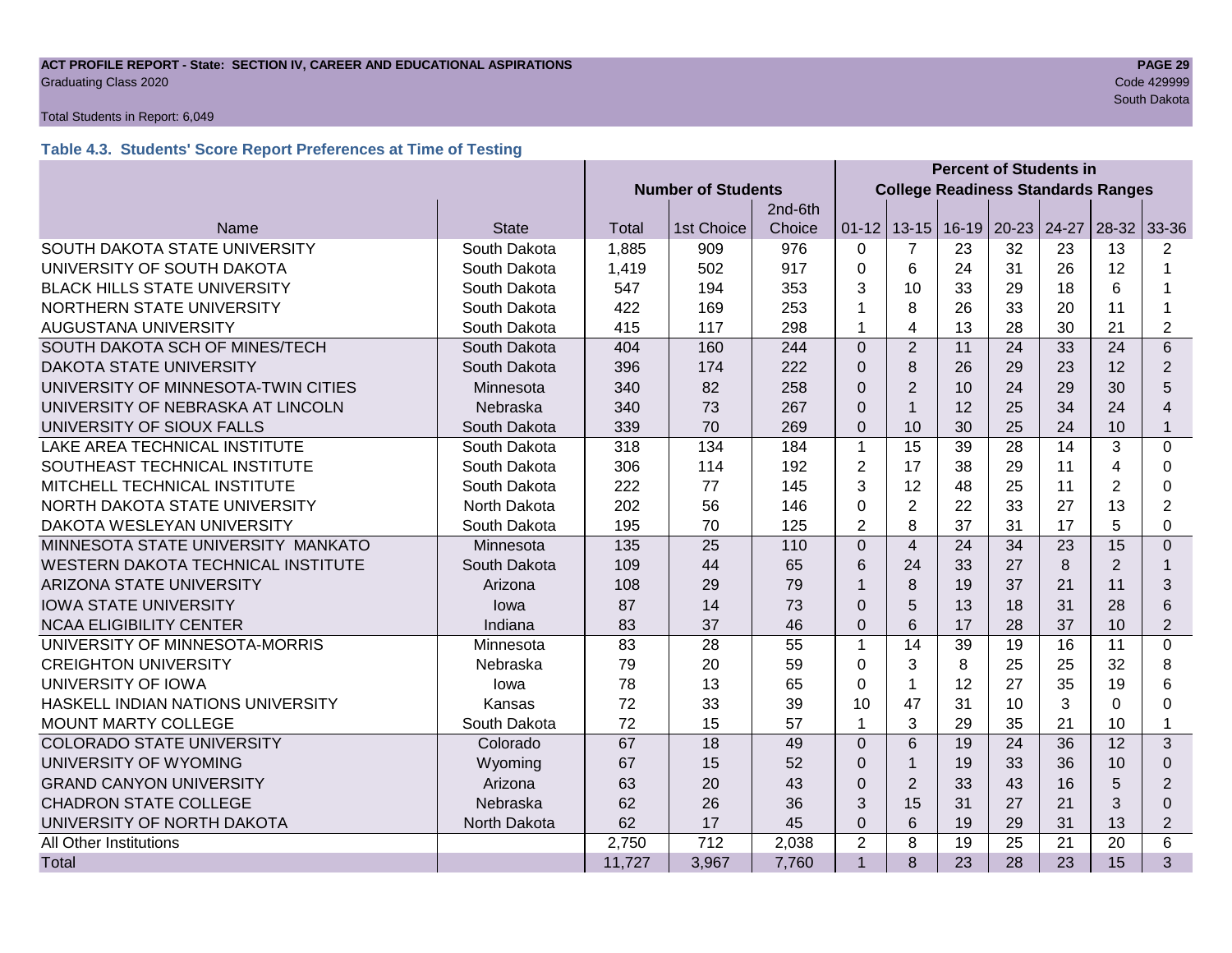**ACT PROFILE REPORT - State : SECTION IV, CAREER AND EDUCATIONAL ASPIRATIONS PAGE 30** Graduating Class 2020 Code 429999

Total Students in Report: 6,049

## This page intentionally left blank.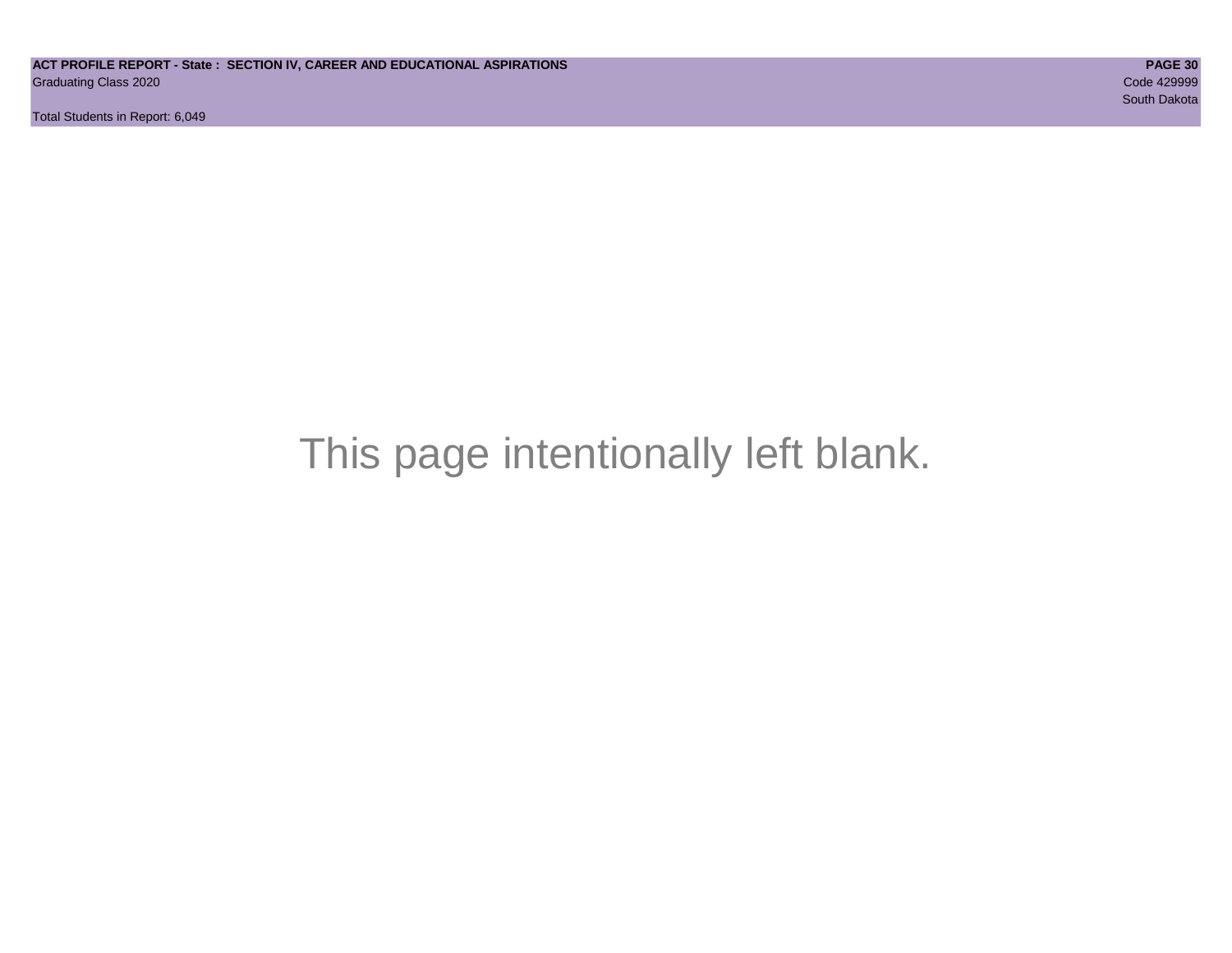# Section V Optional Writing Test Results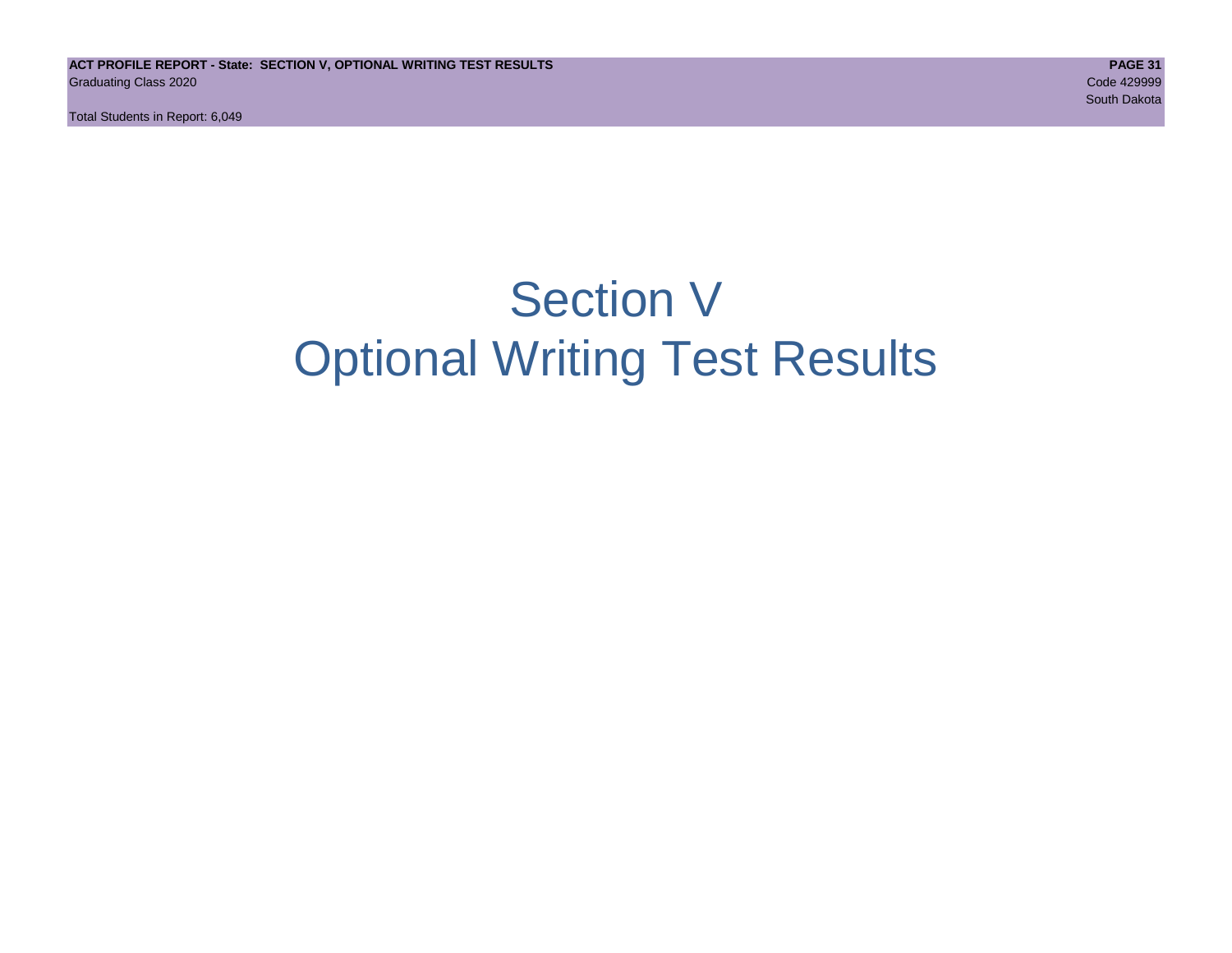#### **ACT PROFILE REPORT - State: SECTION V, OPTIONAL WRITING TEST RESULTS PAGE 32** Graduating Class 2020 Code 429999

Total Students in Report: 6,049

#### **Figure 5.1. Average ACT Writing Scores by Race/Ethnicity\***



■State ■National

\*Missing columns reflect race/ethnicity groupings that are missing.